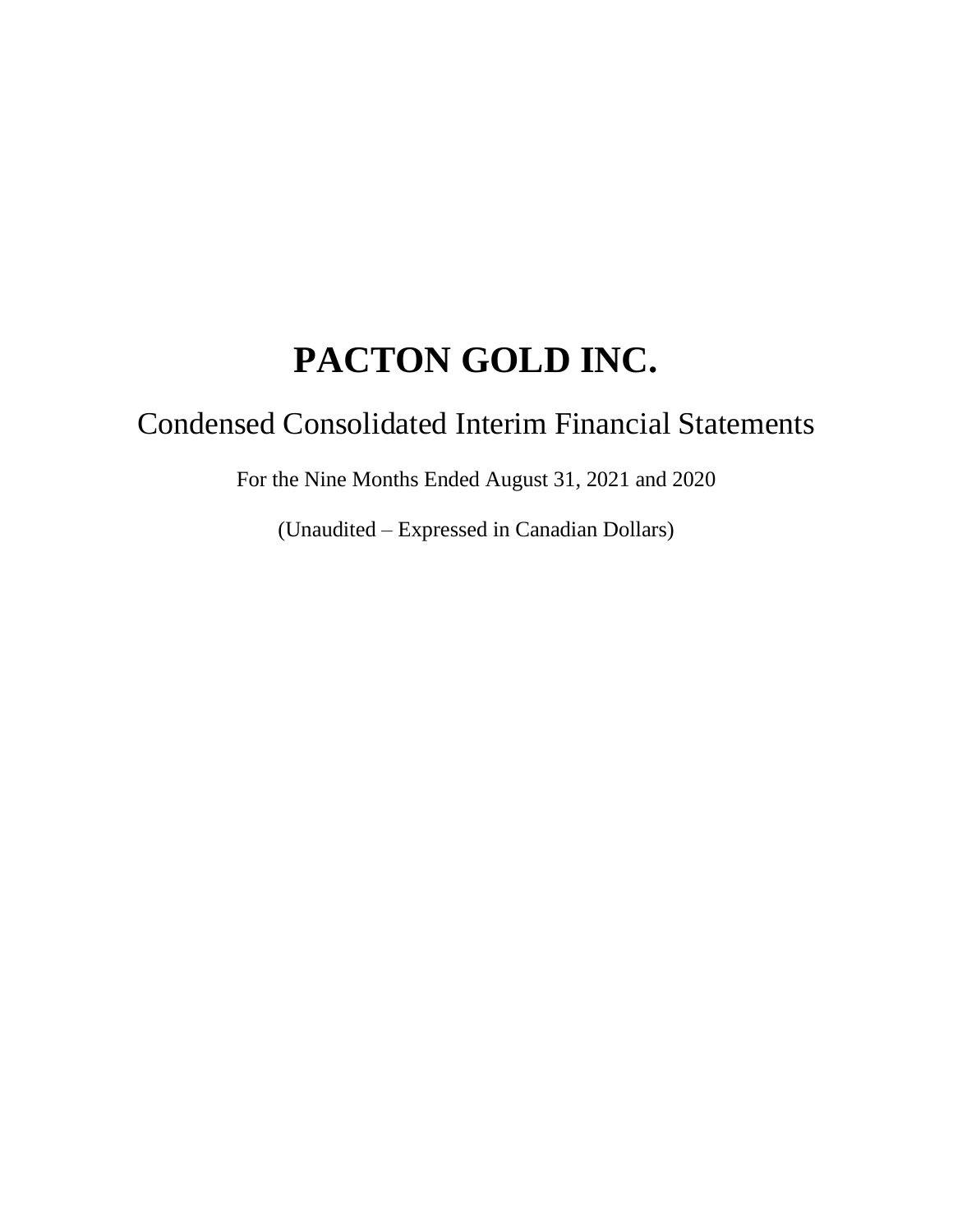August 31, 2021 and 2020

|                                                                              | <b>Page</b> |
|------------------------------------------------------------------------------|-------------|
| <b>Condensed Consolidated Interim Financial Statements</b>                   |             |
| Notice of No Auditor Review                                                  |             |
| Condensed Consolidated Interim Statements of Financial Position              | 2           |
| Condensed Consolidated Interim Statements of Comprehensive Loss              | 3           |
| Condensed Consolidated Interim Statements of Changes in Shareholders' Equity | 4           |
| Condensed Consolidated Interim Statements of Cash Flows                      | 5           |
| Notes to the Condensed Consolidated Interim Financial Statements             | $6 - 31$    |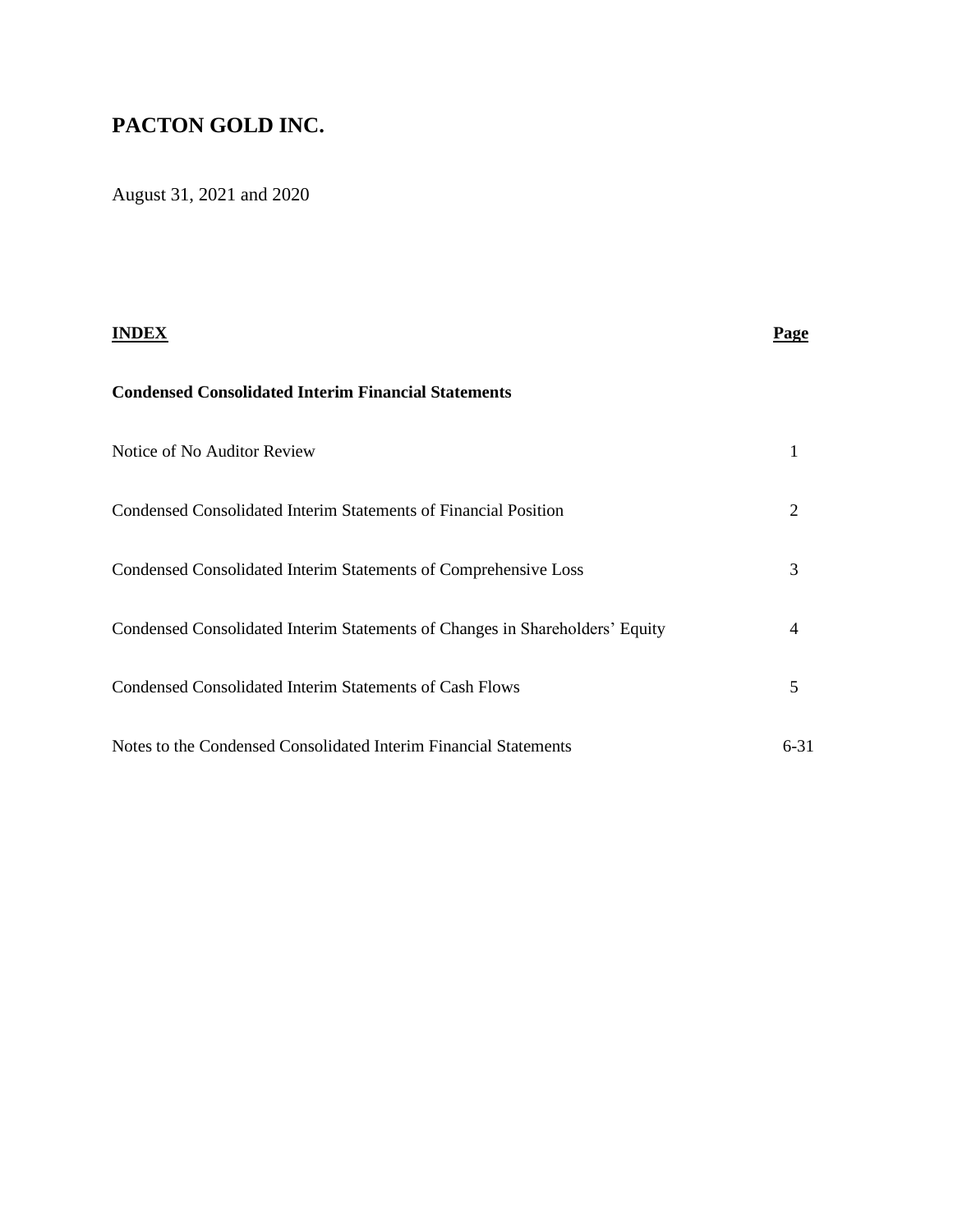#### **NOTICE OF NO AUDITOR REVIEW OF CONDENSED CONSOLIDATED INTERIM FINANCIAL STATEMENTS**

Under National Instrument 51-102, Part 4, subsection 4.3(3) (a), if an auditor has not performed a review of the interim financial statements, they must be accompanied by a notice indicating that the financial statements have not been reviewed by an auditor.

The accompanying unaudited condensed consolidated interim financial statements of the Company have been prepared by and are the responsibility of the Company's management.

The Company's independent auditor has not performed a review of these condensed consolidated interim financial statements in accordance with standards established by the Chartered Professional Accountants of Canada for a review of condensed consolidated interim financial statements by an entity's auditor.

October 27, 2021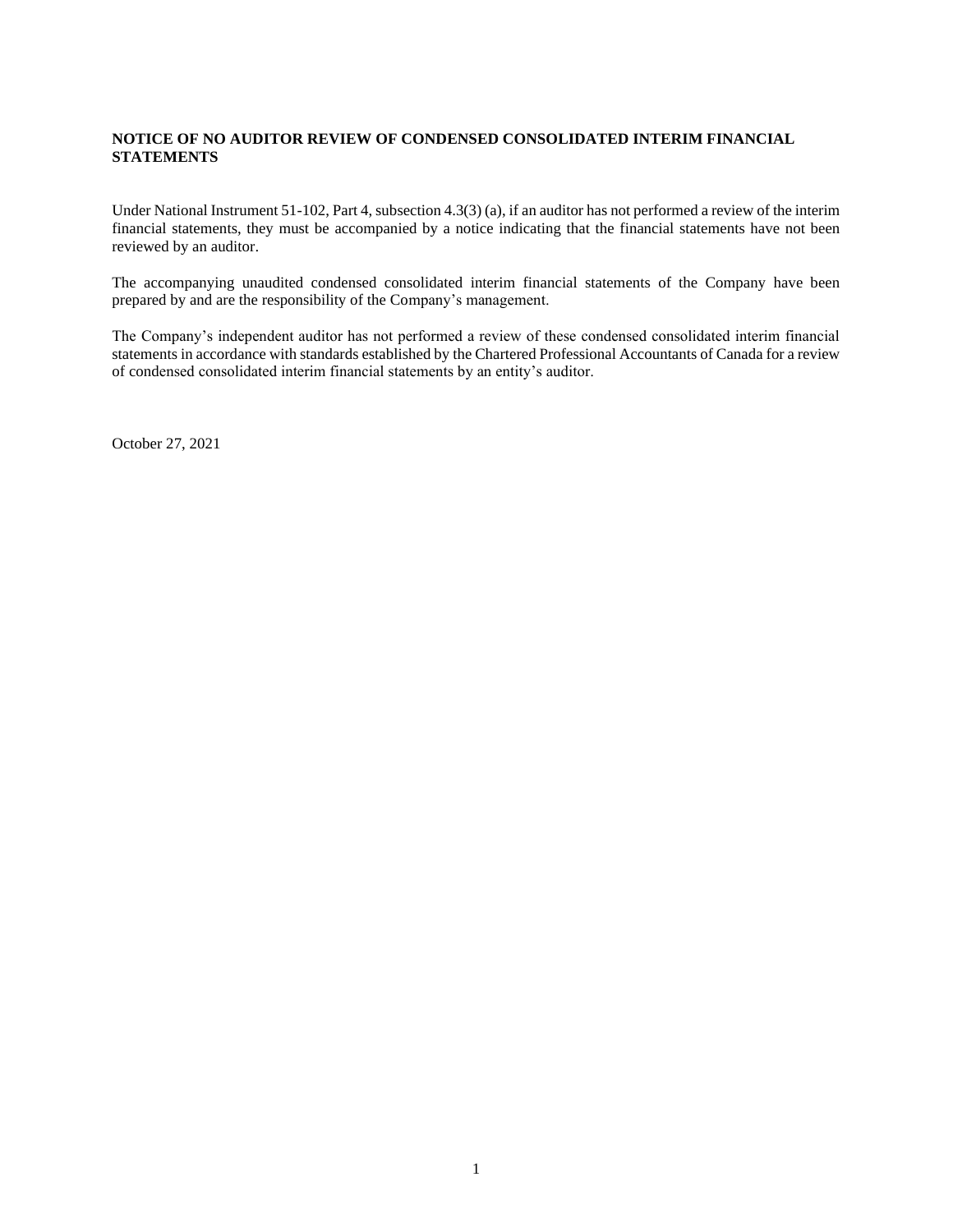### Condensed Consolidated Interim Statements of Financial Position As at (Expressed in Canadian Dollars)

|                                                              | August 31,<br>2021 | November 30,<br>2020 |
|--------------------------------------------------------------|--------------------|----------------------|
|                                                              | (unaudited)        |                      |
| <b>Assets</b>                                                |                    |                      |
| <b>Current</b>                                               |                    |                      |
| Cash and cash equivalents                                    | \$<br>1,149,588    | \$<br>2,721,339      |
| Marketable securities (note 7)                               | 3,529,632          |                      |
| Receivables (note 12)                                        | 122,264            | 325,268              |
| Prepaid expenses (note 12)                                   | 31,526             | 109,302              |
|                                                              | 4,833,010          | 3,155,909            |
| <b>Equipment</b> (note 8)                                    | 28,395             | 110,748              |
| <b>Exploration and Evaluation Assets (notes 8, 9 and 12)</b> | 18,556,200         | 18,521,789           |
|                                                              | \$<br>23,417,605   | \$<br>21,788,446     |
| <b>Liabilities</b>                                           |                    |                      |
|                                                              |                    |                      |
| <b>Current</b>                                               |                    |                      |
| Accounts payable and accrued liabilities (notes 11 and 12)   | \$<br>412,213      | \$<br>1,029,424      |
| Other liabilities (note 10)                                  | 31,203             | 217,993              |
|                                                              | 443,416            | 1,247,417            |
| <b>Shareholders' Equity</b>                                  |                    |                      |
|                                                              |                    |                      |
| Capital Stock (note 11)                                      | 50,806,635         | 47,234,016           |
| <b>Share-based Payments Reserve (note 11)</b>                | 3,028,323          | 5,890,785            |
| <b>Deficit</b>                                               | (30, 648, 716)     | (32, 367, 786)       |
| <b>Accumulated Other Comprehensive Loss - Cumulative</b>     |                    |                      |
| <b>Translation Adjustments</b>                               | (212,053)          | (215,986)            |
|                                                              | 22,974,189         | 20,541,029           |
|                                                              | \$<br>23,417,605   | \$<br>21,788,446     |

**Going Concern** (note 2)

Approved on behalf of the Board:

 *"Richard Boulay" "Alec Pismiris"* ……………………………… Director ……………………………… Director Richard Boulay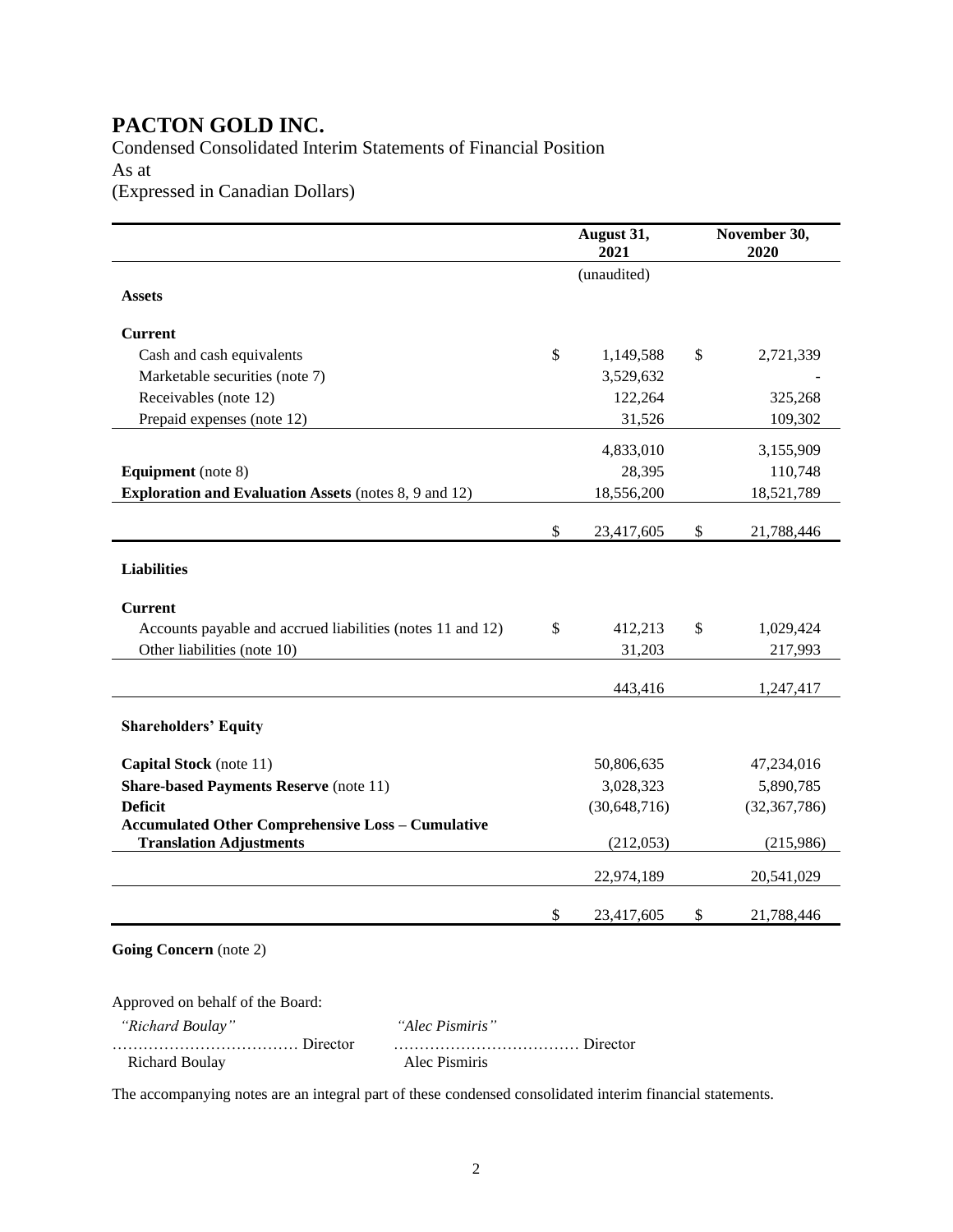Condensed Consolidated Interim Statements of Comprehensive Loss (Unaudited – Expressed in Canadian Dollars)

|                                          | <b>Three Months Ended</b> |                    |    |                    |                    | <b>Nine Months Ended</b> |                    |               |  |
|------------------------------------------|---------------------------|--------------------|----|--------------------|--------------------|--------------------------|--------------------|---------------|--|
|                                          |                           | August 31,<br>2021 |    | August 31,<br>2020 | August 31,<br>2021 |                          | August 31,<br>2020 |               |  |
|                                          |                           |                    |    |                    |                    |                          |                    |               |  |
| <b>Expenses</b>                          |                           |                    |    |                    |                    |                          |                    |               |  |
| Consulting fees (note 12)                | \$                        | 307,548            | \$ | 617,154            | \$                 | 955,728                  | \$                 | 1,286,082     |  |
| Management fees (note 12)                |                           | 22,500             |    | 22,500             |                    | 67,500                   |                    | 67,500        |  |
| Office and miscellaneous (note 12)       |                           | 17,633             |    | 39,217             |                    | 97,039                   |                    | 254,866       |  |
| Professional fees (note 12)              |                           | 37,375             |    | 61,563             |                    | 182,396                  |                    | 254,386       |  |
| Rent (note 12)                           |                           | 30,000             |    | 30,000             |                    | 88,000                   |                    | 72,333        |  |
| Share-based payments (notes 11 and       |                           |                    |    |                    |                    |                          |                    |               |  |
| 12)                                      |                           |                    |    | 1,688,352          |                    |                          |                    | 1,688,352     |  |
| Shareholder communications and           |                           |                    |    |                    |                    |                          |                    |               |  |
| investor relations                       |                           | 18,898             |    | 107,395            |                    | 208,433                  |                    | 454,421       |  |
| Transfer agent and filing fees           |                           | 1,579              |    | 16,176             |                    | 30,030                   |                    | 62,399        |  |
| Foreign exchange loss (gain)             |                           | 1                  |    |                    |                    | (77)                     |                    | 1,335         |  |
|                                          |                           |                    |    |                    |                    |                          |                    |               |  |
|                                          |                           | (435, 534)         |    | (2,582,357)        |                    | (1,629,049)              |                    | (4, 141, 674) |  |
| <b>Other Items</b>                       |                           |                    |    |                    |                    |                          |                    |               |  |
| Part XII.6 tax (note 10)                 |                           |                    |    |                    |                    | (35, 858)                |                    | (16,614)      |  |
| Interest income                          |                           | 1,954              |    | 2,041              |                    | 14,278                   |                    | 12,119        |  |
| Other income (note 10)                   |                           | 92,069             |    | 131,936            |                    | 387,790                  |                    | 498,555       |  |
| Gain on marketable securities (note 7)   |                           | 283,126            |    |                    |                    | 478,434                  |                    |               |  |
| Gain on disposal of equipment            |                           | 3,634              |    |                    |                    | 3,634                    |                    |               |  |
| Loss on disposal of exploration and      |                           |                    |    |                    |                    |                          |                    |               |  |
| evaluation assets (note 9)               |                           | (211, 285)         |    |                    |                    | (379, 328)               |                    |               |  |
|                                          |                           |                    |    |                    |                    |                          |                    |               |  |
|                                          |                           |                    |    |                    |                    |                          |                    |               |  |
| <b>Net Loss for the Period</b>           |                           | (266, 036)         |    | (2,448,380)        |                    | (1,160,099)              |                    | (3,647,614)   |  |
|                                          |                           |                    |    |                    |                    |                          |                    |               |  |
| <b>Other Comprehensive Loss</b>          |                           |                    |    |                    |                    |                          |                    |               |  |
| Exchange difference on translating       |                           |                    |    |                    |                    |                          |                    |               |  |
| foreign operations                       |                           | (29, 691)          |    | 387,060            |                    | 3,933                    |                    | 535,461       |  |
|                                          |                           |                    |    |                    |                    |                          |                    |               |  |
| <b>Comprehensive Loss for the Period</b> | \$                        | (295, 727)         | \$ | (2,061,320)        | \$                 | (1,156,166)              | \$                 | (3, 112, 153) |  |
| <b>Basic and Diluted Loss Per Share</b>  | $\mathsf{\$}$             | (0.01)             | \$ | (0.09)             | \$                 | (0.03)                   | \$                 | (0.15)        |  |
|                                          |                           |                    |    |                    |                    |                          |                    |               |  |
| <b>Weighted Average Number of</b>        |                           |                    |    |                    |                    |                          |                    |               |  |
| <b>Common Shares Outstanding - Basic</b> |                           |                    |    |                    |                    |                          |                    |               |  |
| and Diluted                              |                           | 37,517,658         |    | 25,940,398         |                    | 37,292,423               |                    | 24,933,195    |  |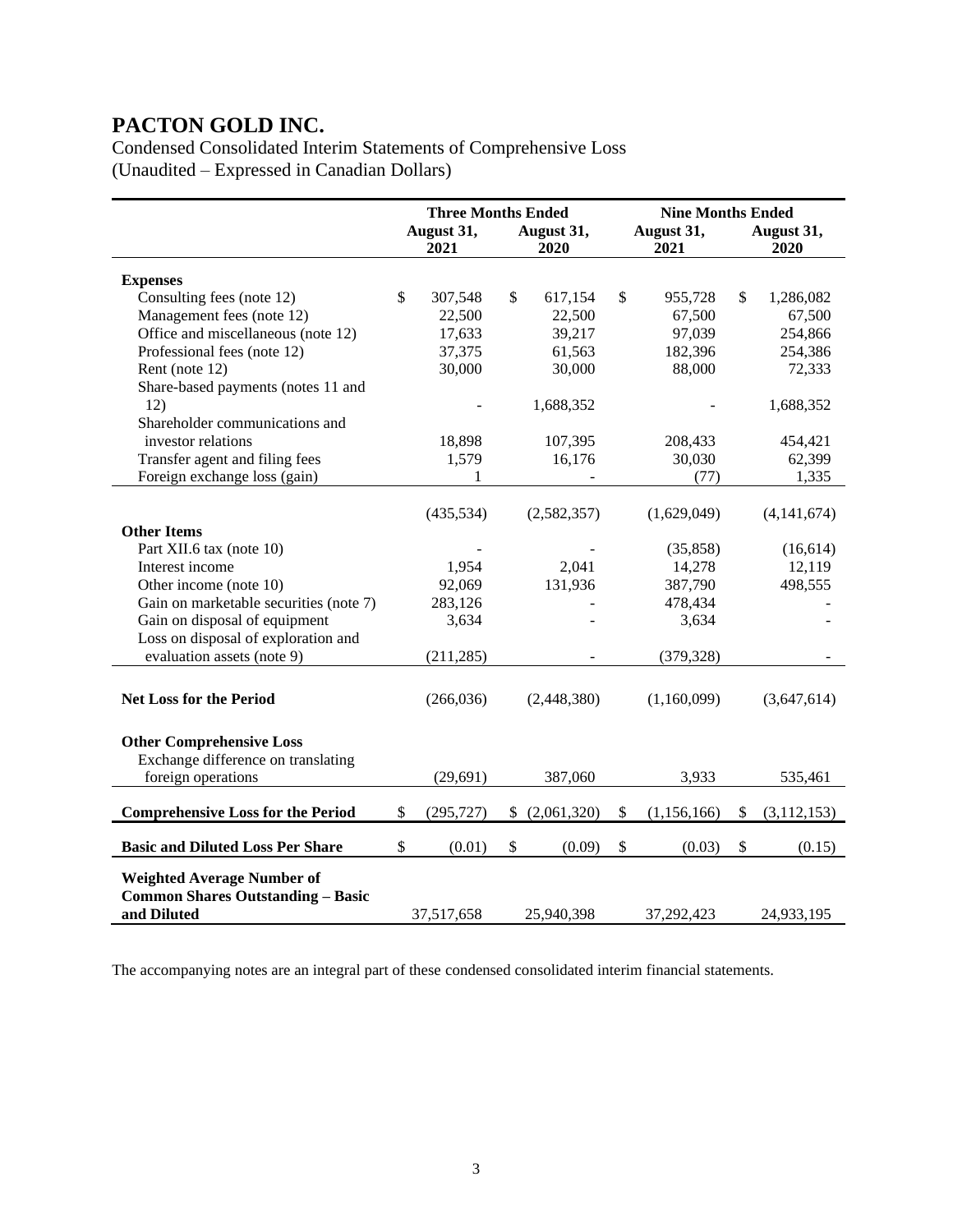#### Condensed Consolidated Interim Statements of Changes in Shareholders' Equity (Unaudited – Expressed in Canadian Dollars)

**Capital Stock Number of Shares Capital Stock Share-based Payments Reserve Deficit Accumulated Other Comprehensive Income (Loss) Total Balance, November 30, 2019 18,367,303 \$ 34,021,523 \$ 4,261,056 \$ (25,950,709) \$ (623,392) \$ 11,708,478** Private placements 13,547,716 12,331,004 - - - - - - - - - - - - - - 12,331,004 Share issue costs (161,310) (243,696) 82,386 - (161,310) Flow-through liability - (599,356) - - - (599,356) Shares issued for exploration and evaluation assets 1,110,000 843,750 - - - - - - - 843,750 - - - - - 843,750 Exercise of stock options 500 665 - - - 665 Fair value of stock options 482 (482) Share-based payments (note 11) 1,688,352 - 1,688,352 - 1,688,352 - 1,688,352 Net loss for the period (3,647,614) (3,647,614) (3,647,614) (3,647,614) Exchange difference on translating foreign operations and the state of the state of the state of the state of the state of the state of the state of the state of the state of the state of the state of the state of the stat **Balance, August 31, 2020 33,025,519 46,354,372 6,031,312 (29,598,323) (87,931)** 22,699,430 Shares issued for exploration and evaluation assets 522,500 822,275 - - - - - - - - - - - - - - - - 822,275 822,275 Exercise of stock options 25,000 33,250 - - - - - - - - - - - - 33,250 Fair value of stock options  $24,119$   $(24,119)$   $-$ Expiry of stock options and the state of the state of the state of the state of the state of the state of the state of the state of the state of the state of the state of the state of the state of the state of the state of Expiry of warrants  $(97,601)$  97,601 -  $(97,601)$  97,601 Net loss for the period (2,885,871) (2,885,871) (2,885,871) (2,885,871) Reclassification on deregistration of foreign operation and the state of the state of the state of the state of the state of the state of the state of the state of the state of the state of the state of the state of the st Exchange difference on translating foreign operations and the contract of the contract of the contract of the contract of the contract of the contract of the contract of the contract of the contract of the contract of the **Balance, November 30, 2020 33,573,019 47,234,016 5,890,785 (32,367,786) (215,986) 20,541,029** Private placements and the state of the state of 3,817,778 3,637,000 and the state of the state of the state of the state of 3,637,000  $\sim$  3,637,000 Share issue costs (64,599)  $(81,306)$   $16,707$  -  $(64,599)$ Flow-through liability (201,000) (201,000) - (201,000) (201,000) Shares issued for exploration and evaluation assets 95,000 78,925 - - - - - - - - - 78,925 78,925 Shares issued for transaction costs **100,000** 139,000 139,000 - - - - - - 139,000 - 139,000 Expiry of stock options 1,838,451 1,838,451 1,838,451 1,838,451 Expiry of warrants **Expiry of warrants** and the contract of the contract of the contract of the contract of the contract of the contract of the contract of the contract of the contract of the contract of the contract of th Net loss for the period (1,160,099) (1,160,099) (1,160,099) (1,160,099) Exchange difference on translating foreign operations and the state of the state of the state of the state of the state of the state of the state of the state of the state of the state of the state of the state of the stat **Balance, August 31, 2021 37,585,797 \$ 50,806,635 \$ 3,028,323 \$ (30,648,716) \$ (212,053) \$ 22,974,189**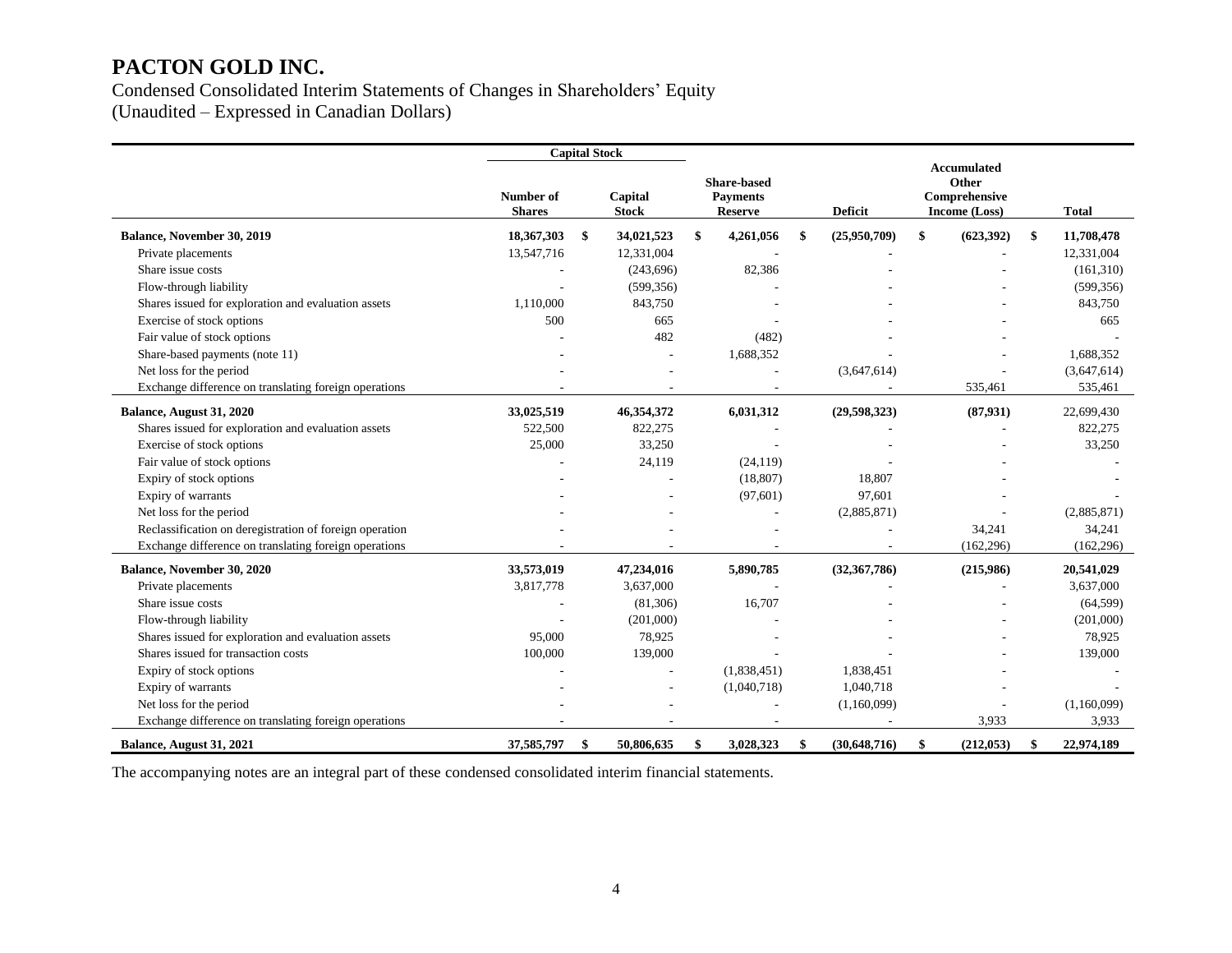Condensed Consolidated Interim Statements of Cash Flows For the Nine Months Ended (Unaudited – Expressed in Canadian Dollars)

|                                                                | August 31,<br>2021 | August 31,<br>2020 |
|----------------------------------------------------------------|--------------------|--------------------|
|                                                                |                    |                    |
| <b>Operating Activities</b>                                    |                    |                    |
| Net loss                                                       | \$<br>(1,160,099)  | \$<br>(3,647,614)  |
| Items not involving cash                                       |                    |                    |
| Other income                                                   | (387,790)          | (498, 555)         |
| Foreign exchange gain                                          | (77)               |                    |
| Gain on marketable securities                                  | (478, 434)         |                    |
| Gain on disposal of equipment                                  | (3,634)            |                    |
| Loss on sale of exploration and evaluation assets              | 379,328            |                    |
| Share-based payments                                           |                    | 1,688,352          |
| Changes in non-cash working capital                            |                    |                    |
| Receivables                                                    | 202,995            | (135,360)          |
| Prepaid expenses                                               | 77,771             | (387,610)          |
| Accounts payable and accrued liabilities                       | (153, 354)         | (269,040)          |
|                                                                |                    |                    |
| <b>Cash Used in Operating Activities</b>                       | (1,523,294)        | (3,249,827)        |
|                                                                |                    |                    |
| <b>Investing Activities</b>                                    |                    |                    |
| Exploration and evaluation assets, net                         | (4,301,131)        | (4,412,672)        |
| Sale of exploration and evaluation assets                      | 615,625            |                    |
| Proceeds on disposal of equipment                              | 69,375             |                    |
| Purchases of equipment                                         |                    | (2,692)            |
|                                                                |                    |                    |
| <b>Cash Used in Investing Activities</b>                       | (3,616,131)        | (4,415,364)        |
|                                                                |                    |                    |
| <b>Financing Activity</b>                                      |                    |                    |
| Net proceeds from share issuances                              | 3,572,401          | 12,170,359         |
|                                                                |                    |                    |
| <b>Cash Provided by Financing Activity</b>                     | 3,572,401          | 12,170,359         |
|                                                                |                    |                    |
| <b>Inflow (Outflow) of Cash and Cash Equivalents</b>           | (1,567,024)        | 4,505,168          |
| <b>Effect of Foreign Exchange on Cash and Cash Equivalents</b> | (4,727)            | (2, 867)           |
| <b>Cash and Cash Equivalents, Beginning of Period</b>          | 2,721,339          | 905,356            |
|                                                                |                    |                    |
| <b>Cash and Cash Equivalents, End of Period</b>                | \$<br>1,149,588    | \$<br>5,407,657    |

#### **Supplemental Disclosure with Respect to Cash Flows** (note 13)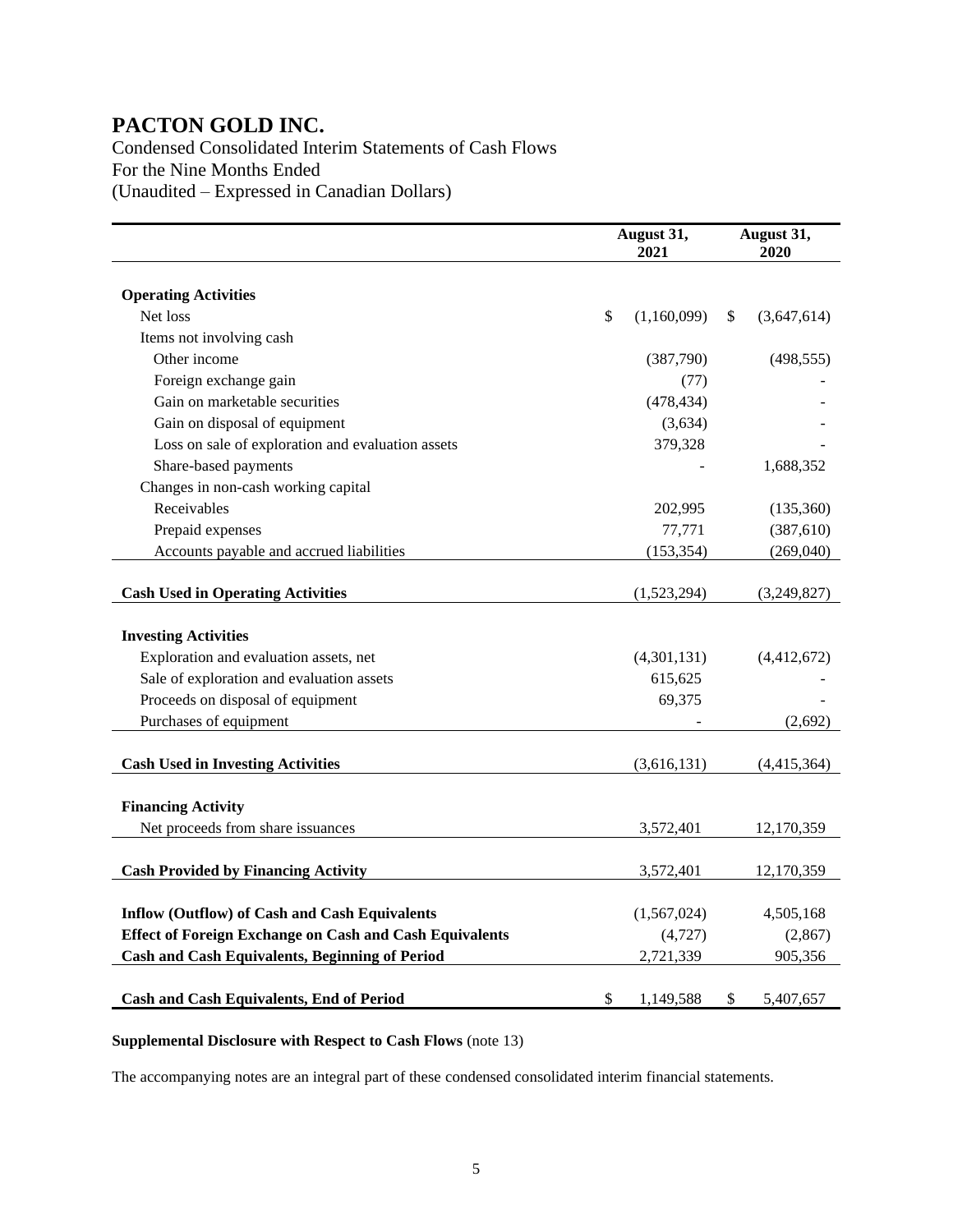Notes to the Condensed Consolidated Interim Financial Statements For the Nine Months Ended August 31, 2021 and 2020 (Unaudited – Expressed in Canadian Dollars)

#### **1. NATURE OF OPERATIONS**

Pacton Gold Inc. (the "Company" or "Pacton") was incorporated pursuant to the British Columbia *Business Corporations Act* on December 15, 2010. The address of the Company's corporate office and its principal place of business is 1680 – 200 Burrard Street, Vancouver, British Columbia, Canada, V6C 3L6. The Company's registered and records office is  $400 - 725$  Granville Street, Vancouver, British Columbia, Canada, V7Y 1G5. The Company operates in Canada and Australia. On July 17, 2012, the Company's stock was listed on the TSX Venture Exchange ("TSX-V") trading under the symbol "NX". On April 27, 2017, the Company changed its name to Pacton Gold Inc. and began trading under the symbol "PAC". The Company's shares also trade on the OTC Exchange in the United States under the symbol "PACXF" and on the Frankfurt Stock Exchange under the symbol "2NKN". The principal business of the Company is the identification, evaluation and acquisition of mineral properties, as well as exploration of mineral properties once acquired. The Company is an exploration stage company and is in the process of acquiring and exploring its mineral property interests.

On June 9, 2020, the Company consolidated its common shares on the basis of one new share for ten old shares. All share and per share amounts have been revised to reflect the consolidation.

#### **2. GOING CONCERN**

These condensed consolidated interim financial statements (the "financial statements") have been prepared on the basis of accounting principles applicable to a going concern, which assumes that the Company will continue in operation for the foreseeable future and will be able to realize its assets and discharge its liabilities in the normal course of operations.

The Company has incurred a loss during the nine months ended August 31, 2021 of \$1,160,099 (2020 - \$3,647,614) and as at August 31, 2021 has a deficit of \$30,648,716 (November 30, 2020 - \$32,367,786), has limited resources, no sources of operating cash flow and no assurances that sufficient funding will be available to continue operations for an extended period of time. The Company is in the exploration stage, and accordingly, has not yet commenced revenue-producing operations.

In March 2020, there was a global outbreak of coronavirus (COVID-19). The actual and threatened spread of the virus globally has had a material adverse effect on the global economy and, specifically, the regional economies in which the Company operates. The pandemic could continue to have a negative impact on the stock market, including trading prices of the Company's shares and its ability to raise new capital. These factors, among others, could have a significant impact on the Company's operations.

These material uncertainties may cast significant doubt upon the Company's ability to continue as a going concern.

The application of the going concern concept is dependent upon the Company's ability to satisfy its liabilities as they become due and to obtain the necessary financing to complete the exploration and development of its mineral property interests, the attainment of profitable mining operations or the receipt of proceeds from the disposition of its mineral property interests. Management is actively engaged in the review and due diligence on opportunities of merit in the mining sector and is seeking to raise the necessary capital to meet its funding requirements. There can be no assurance that management's plan will be successful.

If the going concern assumption were not appropriate for these financial statements, then adjustments may be necessary in the carrying values of assets and liabilities, the reported expenses and the statement of financial position classifications used. Such adjustments could be material.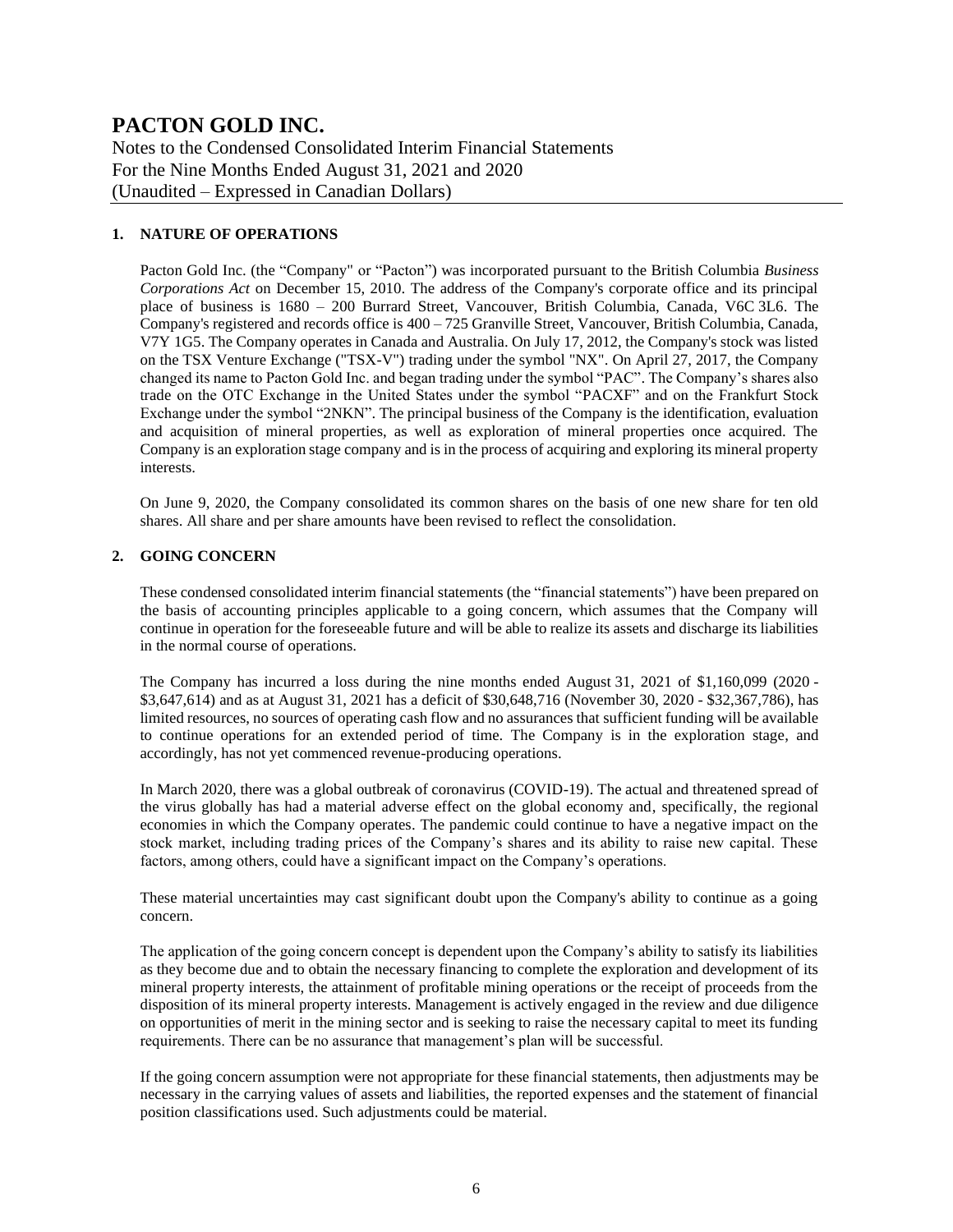Notes to the Condensed Consolidated Interim Financial Statements For the Nine Months Ended August 31, 2021 and 2020 (Unaudited – Expressed in Canadian Dollars)

#### **3. BASIS OF PREPARATION**

#### a) Statement of compliance

The condensed consolidated interim financial statements of the Company have been prepared in accordance with International Accounting Standard 34 *Interim Financial Reporting*.

The condensed consolidated interim financial statements of the Company should be read in conjunction with the Company's 2020 annual consolidated financial statements that have been prepared in accordance with International Financial Reporting Standards ("IFRS"), as issued by the International Accounting Standards Board.

These financial statements were reviewed by the Audit Committee and approved and authorized for issue by the Board of Directors on October 27, 2021.

b) Basis of measurement

These financial statements have been prepared under the historical cost basis, except for certain financial instruments, which are measured at fair value, as explained in the significant accounting policies (note 4). These financial statements have been prepared under the accrual basis of accounting, except for cash flow information.

c) Subsidiaries

These financial statements include all subsidiaries in the accounts of the Company for the periods presented. These subsidiaries are listed as follows:

| <b>Subsidiary</b>         | Ownership<br>August 31,<br>2021 | Ownership<br>November 30,<br>2020 | <b>Incorporated</b> | <b>Nature</b>       |
|---------------------------|---------------------------------|-----------------------------------|---------------------|---------------------|
| Pacton Pilbara Pty. Ltd.  | 100\%                           | 100\%                             | Australia           | Mineral exploration |
|                           |                                 |                                   |                     |                     |
| CTTR Gold Pty. Ltd.       | N <sub>il</sub>                 | $Nil*$                            | Australia           | Mineral exploration |
| ("CTTR")                  |                                 |                                   |                     |                     |
| Drummond East Pty. Ltd.   |                                 |                                   |                     |                     |
| ("Drummond East")         | 100%                            | 100\%                             | Australia           | Mineral exploration |
| Arrow (Pilbara) Pty. Ltd. |                                 |                                   |                     |                     |
|                           | 100%                            | 100\%                             | Australia           | Mineral exploration |
| ("Arrow Pilbara")         |                                 |                                   |                     |                     |

\*CTTR was de-registered during the year ended November 30, 2020

Control exists when the Company has the power, directly or indirectly, to govern the financial and operating policies of an entity so as to obtain benefits from its activities. The financial statements of subsidiaries are included in the financial statements from the date that control commences until the date that control ceases. All significant intercompany transactions and balances have been eliminated.

#### **4. SIGNIFICANT ACCOUNTING POLICIES**

The condensed consolidated interim financial statements have been prepared, for all periods presented, following the same accounting policies and methods of computation as described in note 4 to the audited consolidated financial statements for the year ended November 30, 2020.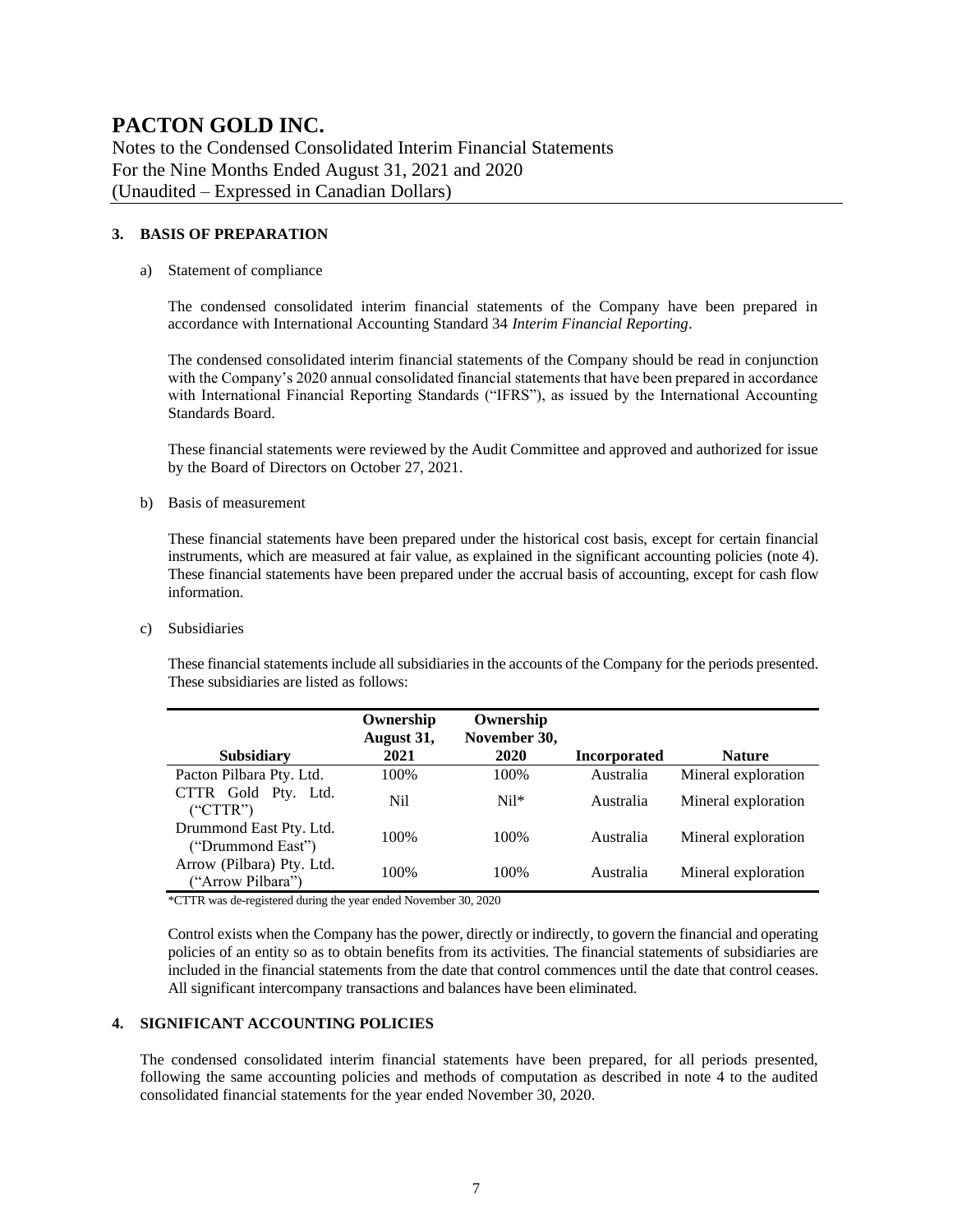Notes to the Condensed Consolidated Interim Financial Statements For the Nine Months Ended August 31, 2021 and 2020 (Unaudited – Expressed in Canadian Dollars)

#### **5. CRITICAL ACCOUNTING ESTIMATES AND JUDGMENTS**

The Company makes estimates and assumptions about the future that affect the reported amounts of assets and liabilities. Estimates and judgments are continually evaluated based on historical experience and other factors, including expectations of future events that are believed to be reasonable under the circumstances. In the future, actual experience may differ from these estimates and assumptions.

The effect of a change in an accounting estimate is recognized prospectively by including it in comprehensive income or loss in the year of the change, if the change affects that year only, or in the year of the change and future years, if the change affects both.

#### *Critical judgments in applying accounting policies*

Information about critical judgments in applying accounting policies that have the most significant risk of causing material adjustment to the carrying amounts of assets and liabilities recognized in the financial statements within the next financial year are discussed below.

a) Impairment of exploration and evaluation assets

The application of the Company's accounting policy for exploration and evaluation expenditures and impairment of the capitalized expenditures requires judgment in determining whether it is likely that future economic benefits will flow to the Company, which may be based on assumptions about future events or circumstances. Estimates and assumptions made may change if new information becomes available. If, after expenditure is capitalized, information becomes available suggesting that the recovery of expenditure is unlikely, the amount capitalized is written off in profit or loss in the year the new information becomes available.

b) Title to mineral property interests

Although the Company has taken steps to verify title to mineral properties in which it has an interest, these procedures do not guarantee the Company's title. Such properties may be subject to prior agreements or transfers and title may be affected by undetected defects.

c) Income taxes

Significant judgment is required in determining the provision for income taxes. There are many transactions and calculations undertaken during the ordinary course of business for which the ultimate tax determination is uncertain. The Company recognizes liabilities and contingencies for anticipated tax audit issues based on the Company's current understanding of the tax law. For matters where it is probable that an adjustment will be made, the Company records its best estimate of the tax liability, including the related interest and penalties in the current tax provision. Management believes they have adequately provided for the probable outcome of these matters; however, the final outcome may result in a materially different outcome than the amount included in the tax liabilities.

In addition, the Company recognizes deferred tax assets relating to tax losses carried forward to the extent that it is probable that taxable profit will be available against which a deductible temporary difference can be utilized. This is deemed to be the case when there are sufficient taxable temporary differences relating to the same taxation authority and the same taxable entity that are expected to reverse in the same year as the expected reversal of the deductible temporary difference, or in years into which a tax loss arising from the deferred tax asset can be carried back or forward. However, utilization of the tax losses also depends on the ability of the taxable entity to satisfy certain tests at the time the losses are recouped.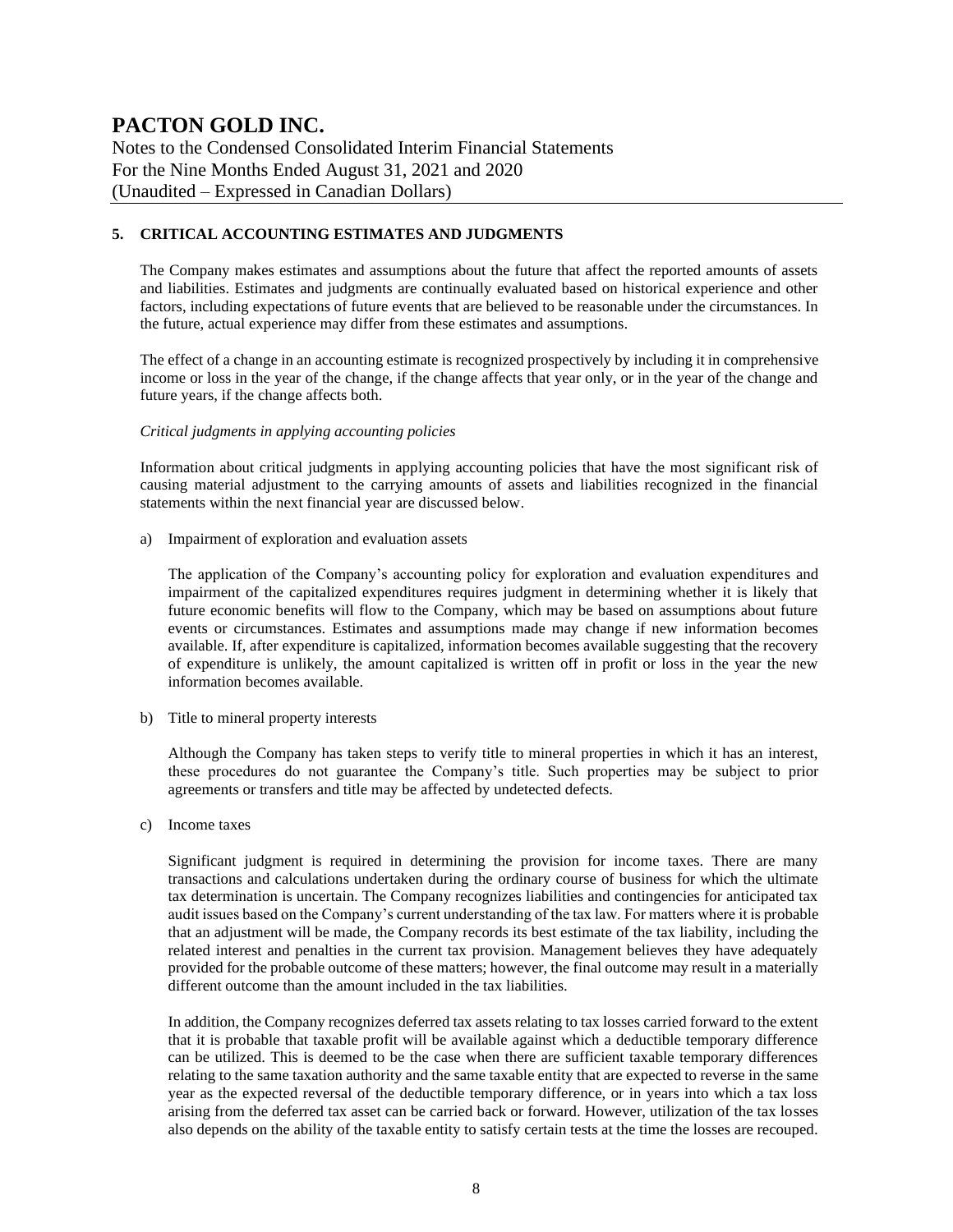Notes to the Condensed Consolidated Interim Financial Statements For the Nine Months Ended August 31, 2021 and 2020 (Unaudited – Expressed in Canadian Dollars)

#### **5. CRITICAL ACCOUNTING ESTIMATES AND JUDGMENTS** (Continued)

*Critical judgments in applying accounting policies (continued)*

d) Going concern

The assessment of the Company's ability to continue as a going concern requires significant judgment. The financial statements have been prepared on the basis of accounting principles applicable to a going concern, as disclosed in note 2.

#### e) Joint arrangement

Significant judgment is required in determining whether the Company's interest in arrangements constitutes a joint arrangement. The Company has not, after considering the structure and form of the arrangement and the terms agreed by the parties in the contractual arrangement and the Company's rights and obligations arising from the arrangement, classified its interests as joint ventures under IFRS 11 *Joint Arrangements*. Consequently, it accounts for its interest under IFRS 6 *Exploration for and Evaluation of Mineral Resources*.

#### *Key sources of estimation uncertainty*

The following are key assumptions concerning the future and other key sources of estimation uncertainty that have a significant risk of resulting in material adjustments to the financial statements.

a) Decommissioning liabilities

Rehabilitation provisions have been created based on the Company's internal estimates. Assumptions, based on the current economic environment, have been made, which management believes are a reasonable basis upon which to estimate the future liability. These estimates take into account any material changes to the assumptions that occur when reviewed regularly by management. Estimates are reviewed annually and are based on current regulatory requirements. Significant changes in estimates of contamination, restoration standards and techniques will result in changes to provisions from year to year. Actual rehabilitation costs will ultimately depend on future market prices for the rehabilitation costs that will reflect the market condition at the time the rehabilitation costs are actually incurred. The final cost of the currently recognized rehabilitation provisions may be higher or lower than currently provided for. As at August 31, 2021, the Company had no known rehabilitation requirements, and accordingly, no provision has been made.

b) Fair value of stock options granted

The Company uses the Black-Scholes option pricing model to value the stock options granted during the year. The Black-Scholes model was developed for use in estimating the fair value of traded options that have no vesting restrictions and are fully transferable. The model requires management to make estimates that are subjective and may not be representative of actual results. Changes in assumptions can materially affect estimates of fair values.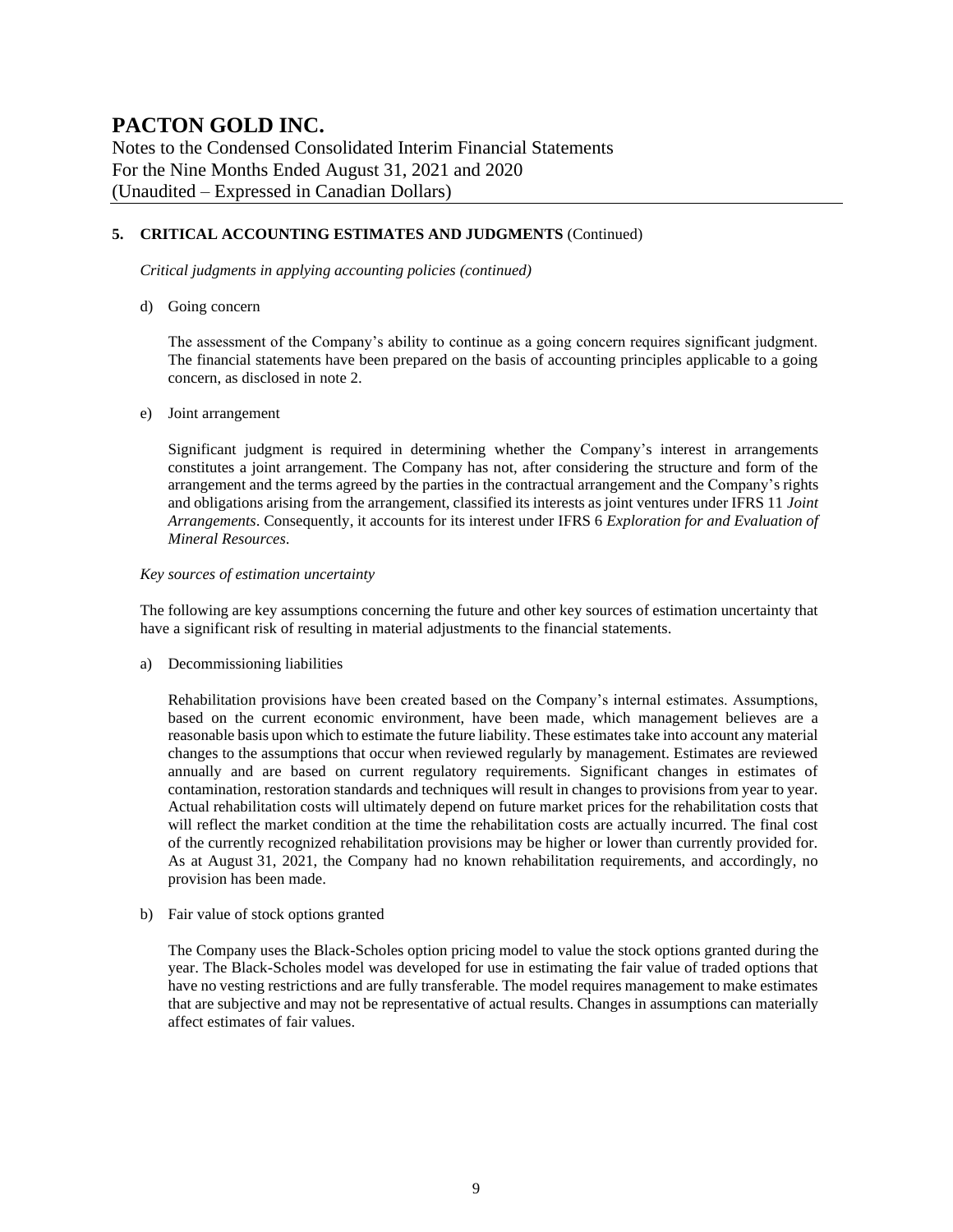Notes to the Condensed Consolidated Interim Financial Statements For the Nine Months Ended August 31, 2021 and 2020 (Unaudited – Expressed in Canadian Dollars)

#### **6. FINANCIAL INSTRUMENTS**

Financial instruments are agreements between two parties that result in promises to pay or receive cash or equity instruments. The Company classifies its financial instruments as follows: cash and cash equivalents and marketable securities, as fair value through profit or loss; receivables, as amortized cost; and accounts payable and accrued liabilities, as amortized cost. The carrying values of these instruments approximate their fair values due to their short term to maturity.

The following table sets forth the Company's financial assets measured at fair value by level within the fair value hierarchy:

| <b>August 31, 2021</b>    | <b>Level 1</b> |    | <b>Level 2</b>           | Level 3 |                          | <b>Total</b> |
|---------------------------|----------------|----|--------------------------|---------|--------------------------|--------------|
| Cash and cash equivalents | \$1,149,588    | \$ | $\overline{\phantom{a}}$ | \$      | -                        | \$1,149,588  |
| Marketable securities     | 3,529,632      |    | -                        |         |                          | 3,529,632    |
|                           | \$4,679,220    | S  | $\overline{\phantom{a}}$ | \$.     | ۰                        | \$4,679,220  |
|                           |                |    |                          |         |                          |              |
| <b>November 30, 2020</b>  | <b>Level 1</b> |    | <b>Level 2</b>           |         | Level 3                  | <b>Total</b> |
| Cash and cash equivalents | \$2,721,339    | S  | $\overline{\phantom{0}}$ | \$.     | $\overline{\phantom{a}}$ | \$2,721,339  |

The Company has exposure to the following risks from its use of financial instruments:

- Credit risk;
- Liquidity risk; and
- Market risk.
- a) Credit risk

Credit risk is the risk that one party to a financial instrument will cause a financial loss for the other party by failing to discharge an obligation. The Company manages credit risk, in respect of cash, by placing it at major Canadian financial institutions. Included in receivables is \$122,264 (November 30, 2020 - \$271,753) owing from the Canada Revenue Agency and the Australian Taxation Office. The Company has minimal credit risk.

b) Liquidity risk

Liquidity risk is the risk that the Company will not be able to meet its financial obligations as they fall due. The Company's approach to managing liquidity is to ensure, as far as possible, that it will always have sufficient liquid funds to meet its liabilities when due, under both normal and stressed conditions, without incurring unacceptable losses or risking damage to the Company's reputation. The contractual financial liabilities of the Company as of August 31, 2021 equal \$412,213 (November 30, 2020 - \$1,029,424). All of the liabilities presented as accounts payable and accrued liabilities are due within 30 days of August 31, 2021.

c) Market risk

Market risk is the risk that changes in market prices, such as foreign exchange rates and interest rates, will affect the Company's income or the value of its holdings of financial instruments. The objective of market risk management is to manage and control market risk exposure within acceptable parameters, while optimizing the return on capital.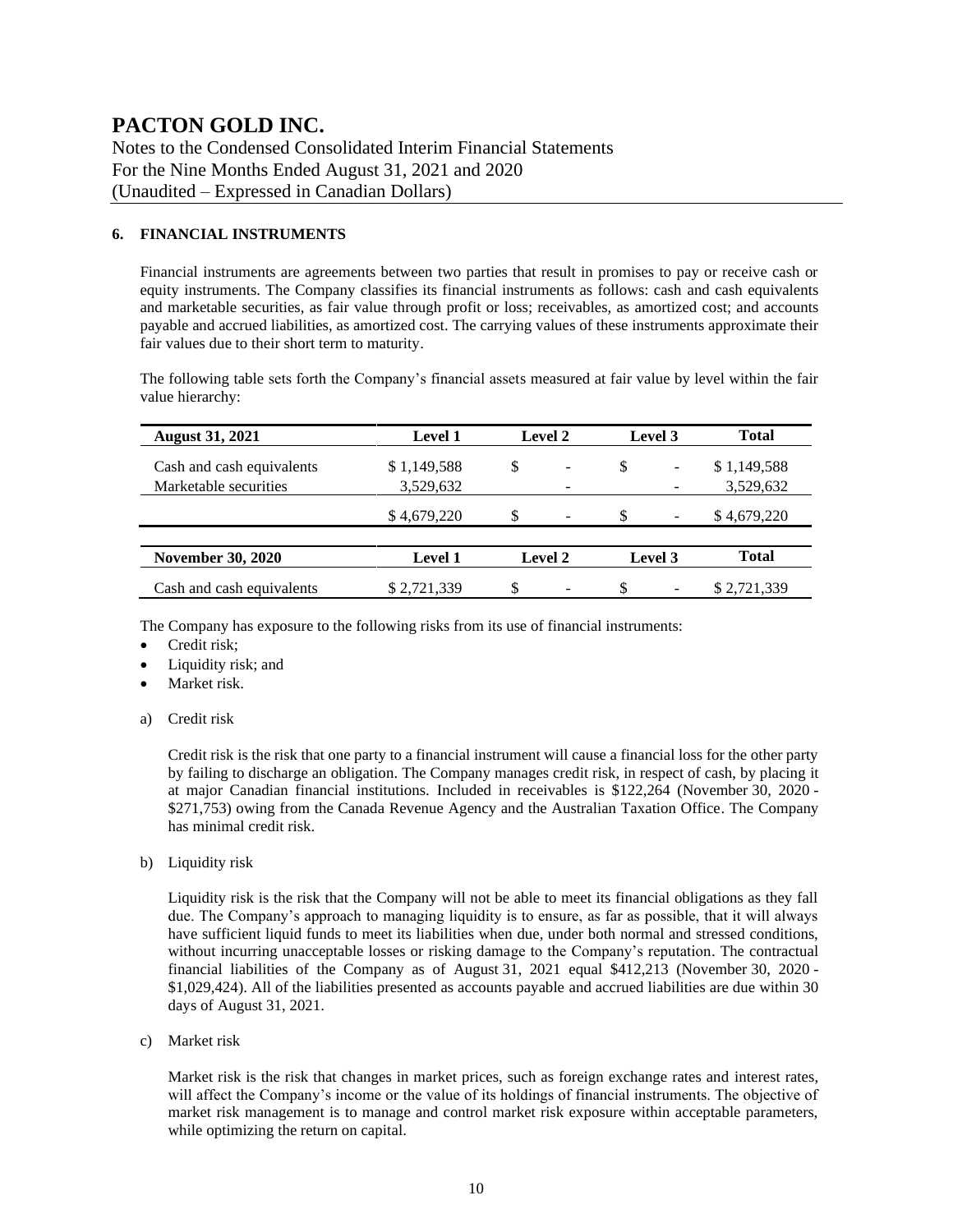Notes to the Condensed Consolidated Interim Financial Statements For the Nine Months Ended August 31, 2021 and 2020 (Unaudited – Expressed in Canadian Dollars)

#### **6. FINANCIAL INSTRUMENTS** (Continued)

- c) Market risk (continued)
	- *i) Currency risk –* Currency risk is the risk that the fair value or future cash flows will fluctuate as a result of changes in foreign exchange rates. The Company has operations in Canada and Australia and incurs operating and exploration expenditures in both currencies. The fluctuation of the Canadian dollar in relation to the Australian dollar ("AUD") will have an impact upon the results of the Company. The Company does not hold substantial funds in a foreign currency, and only a small amount of its accounts payable and accrued liabilities is denominated in AUD. A fluctuation in the exchanges rates between the Canadian and Australian dollars of 10% would result in a \$1,900 change in the Company's cash, \$300 change in accounts payable and accrued liabilities, and \$672,400 change in other comprehensive income (loss). The Company does not use any techniques to mitigate currency risk.
	- *ii) Interest rate risk –* Interest rate risk is the risk that future cash flows will fluctuate as a result of changes in market interest rates. Interest earned on cash is at nominal interest rates, and therefore, the Company does not consider interest rate risk to be significant. The Company has no interestbearing financial liabilities.
	- *iii) Other price risk –* Other price risk is the risk that the fair value or future cash flows of a financial instrument will fluctuate due to changes in market prices, other than those arising from interest rate risk. The Company is exposed to price risk on its marketable securities.
- d) Capital management

The Company considers its capital to be comprised of shareholders' equity.

The Company manages the capital structure and makes adjustments to it in light of changes in economic conditions and the risk characteristics of the underlying assets. To maintain or adjust the capital structure, the Company may attempt to issue new shares. Although the Company has been successful at raising funds in the past through the issuance of capital stock, it is uncertain whether it will continue this method of financing due to the current difficult market conditions.

In order to facilitate the management of its capital requirements, the Company prepares expenditure budgets that are updated as necessary depending on various factors, including successful capital deployment and general industry conditions.

Management reviews the capital structure on a regular basis to ensure that the above objectives are met. There have been no changes to the Company's approach to capital management during the nine months ended August 31, 2021. The Company is not subject to externally imposed capital requirements.

#### **7. MARKETABLE SECURITEIS**

During the nine months ended August 31, 2021, the Company sold a 75% interest in the Arrow Pilbara property and the Yandicoogina and Boodalyerrie property (note 9(a)) and received 129,721,250 common shares of Raiden Resources Limited ("Raiden"), a company listed on the Australian Securities Exchange (valued at \$2,327,503 based on the trading price on February 19, 2021 and net of their put option value for a six-month hold period). There is an unrealized gain of \$545,459 on the marketable securities at August 31, 2021.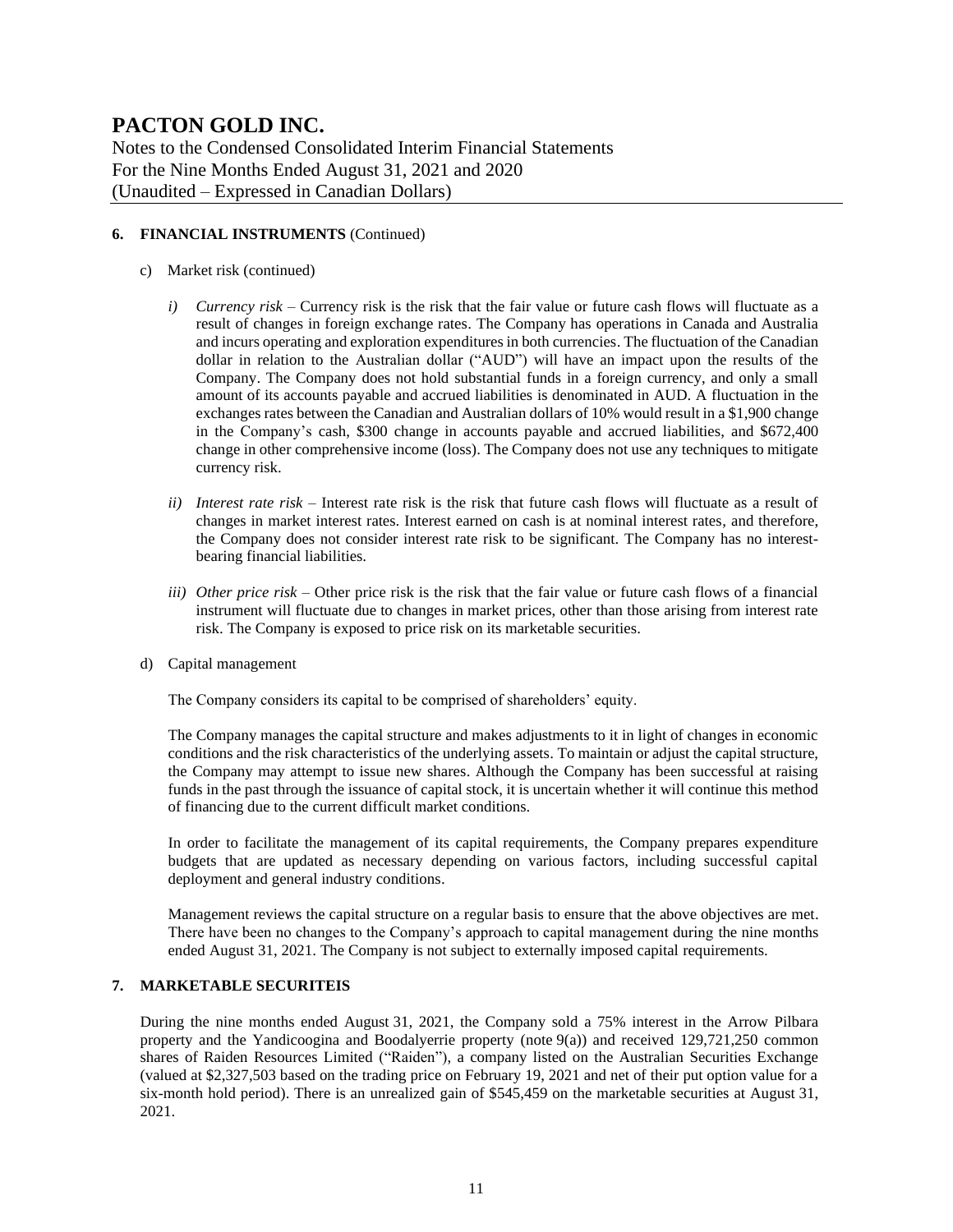Notes to the Condensed Consolidated Interim Financial Statements For the Nine Months Ended August 31, 2021 and 2020 (Unaudited – Expressed in Canadian Dollars)

#### **7. MARKETABLE SECURITIES** (Continued)

During the nine months ended August 31, 2021, the Company sold the remaining 25% interest in the Arrow Pilbara property and the Yandicoogina and Boodalyerrie property (note 9(a)) and received 36,338,315 common shares of Raiden (valued at \$723,695 based on the trading price on June 18, 2021 and net of their put option value for a six-month hold period). There is an unrealized loss of \$67,025 on the marketable securities at August 31, 2021.

#### **8. EQUIPMENT**

|                                   | Furniture and<br>Equipment |            |  |  |
|-----------------------------------|----------------------------|------------|--|--|
| Cost                              |                            |            |  |  |
| <b>Balance, November 30, 2019</b> | \$                         | 150,453    |  |  |
| Additions                         |                            | 2,692      |  |  |
| Balance, November 30, 2020        |                            | 153,145    |  |  |
| Disposals                         |                            | (101, 453) |  |  |
| Balance, August 31, 2021          | \$                         | 51,692     |  |  |
| <b>Accumulated Depreciation</b>   |                            |            |  |  |
| <b>Balance, November 30, 2019</b> | \$                         | 15,046     |  |  |
| Depreciation*                     |                            | 27,351     |  |  |
| <b>Balance, November 30, 2020</b> |                            | 42,397     |  |  |
| Depreciation**                    |                            | 16,612     |  |  |
| Disposals                         |                            | (35, 712)  |  |  |
| Balance, August 31, 2021          | \$                         | 23,297     |  |  |
| Net Book Value, November 30, 2020 | \$                         | 110,748    |  |  |
| Net Book Value, August 31, 2021   | \$                         | 28,395     |  |  |

\* \$27,351 capitalized to exploration and evaluation assets

\*\* \$16,612 capitalized to exploration and evaluation assets

#### **9. EXPLORATION AND EVALUATION ASSETS**

a) Pilbara Project

#### **Arrow Pilbara**

On May 11, 2018, the Company entered into a share purchase and option agreement whereby the Company could earn up to an 80% interest in Arrow Pilbara, an Australian proprietary limited exploration company. Arrow Pilbara holds two granted tenement licenses and two applications for licenses in the Pilbara Region of Western Australia.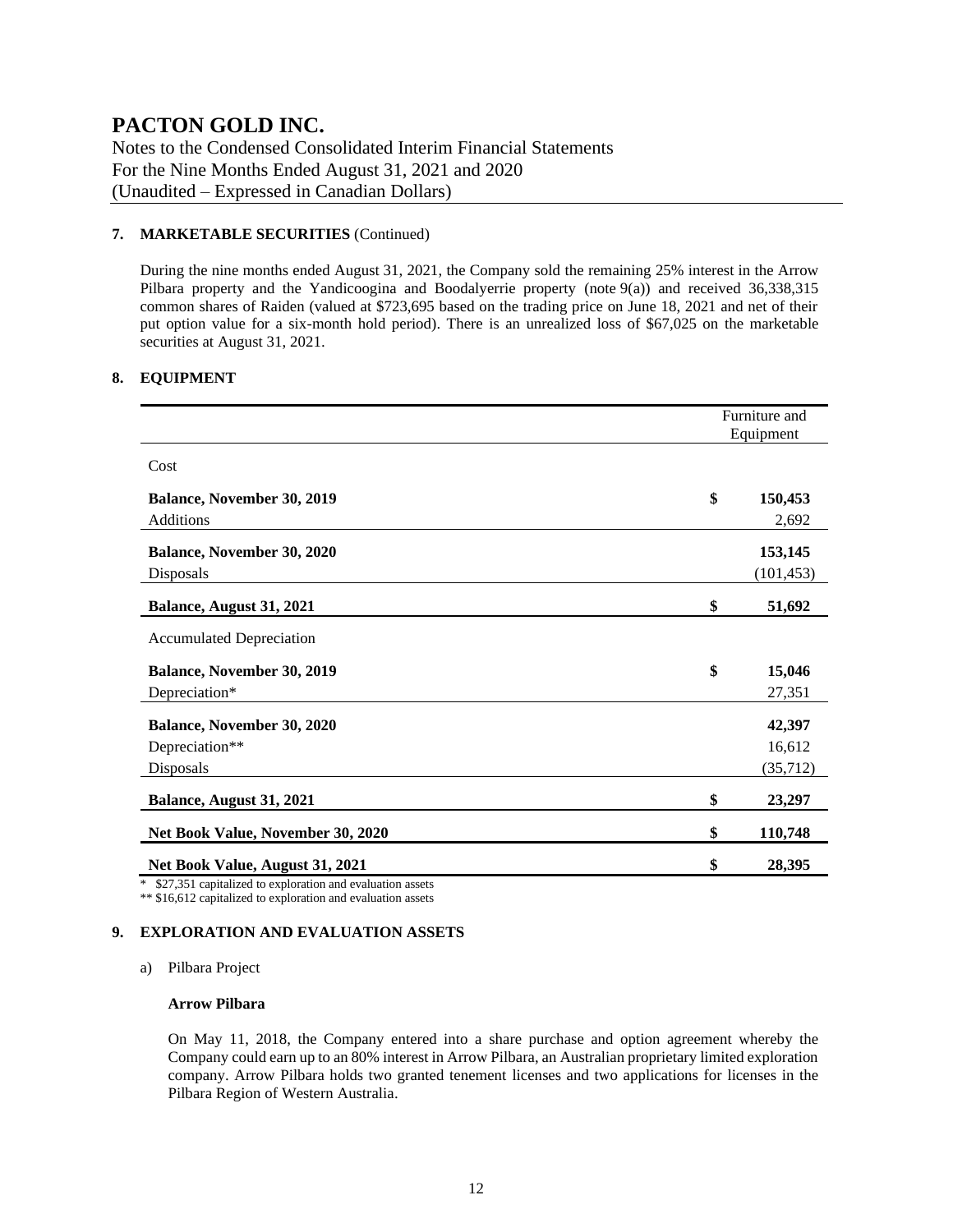Notes to the Condensed Consolidated Interim Financial Statements For the Nine Months Ended August 31, 2021 and 2020 (Unaudited – Expressed in Canadian Dollars)

#### **9. EXPLORATION AND EVALUATION ASSETS** (Continued)

#### a) Pilbara Project (continued)

#### **Arrow Pilbara** (continued)

Under the terms of the agreement, the Company was required to make cash payments and issue common shares and common share purchase warrants of the Company to acquire a 51% interest in Arrow Pilbara as follows:

• Issue 108,695 common shares (issued and valued at \$695,652) and 108,695 common share purchase warrants (issued and valued at \$583,761) exercisable into one share at \$3.50 for three years and pay \$500,000 (paid \$400,000), with remaining due upon grant of application. On January 7, 2020, the outstanding \$100,000 payment was renegotiated down to \$45,995 and paid.

To acquire a further 29% interest in Arrow Pilbara, the Company was required to:

- Pay \$250,000 or an equivalent number of common shares based on the five-day trailing volumeweighted average price at the time of issue, subject to a floor price of no lower than \$1.90 per common share; and
- Fund exploration expenditures up to a maximum of \$500,000.

The vendor retains a right to explore for, mine and extract lithium, caesium and tantalum from the property.

A discovery bonus of \$500,000 cash is payable if the Company reports a National Instrument ("NI") 43-101-defined "measured mineral resource" or "inferred mineral resource" of at least 100,000 ounces of gold on the property.

The Company also issued 22,794 common shares valued at \$58,125 as a finder's fee on the transaction.

The acquisition of 51% of Arrow Pilbara has been accounted for as an acquisition of assets and liabilities, as Arrow Pilbara does not meet the definition of a business under IFRS 3 *Business Combinations*. The acquisition of the net assets of Arrow Pilbara was recorded at the fair value of the consideration transferred of \$1,637,538, as detailed above. The net assets acquired were as follows:

| <b>Net Assets Acquired</b>        |   |             |
|-----------------------------------|---|-------------|
| Exploration and evaluation assets | S | 3,210,860   |
| Non-controlling interest          |   | (1,573,322) |
|                                   | S | 1,637,538   |

On August 20, 2018, the Company entered into a share purchase agreement to acquire the remaining ownership interest in Arrow Pilbara. Under the terms of the agreement, the Company acquired the remaining 49% ownership interest in Arrow Pilbara by paying \$1,000,000 (paid) and issuing 200,000 common shares (issued and valued at \$820,000).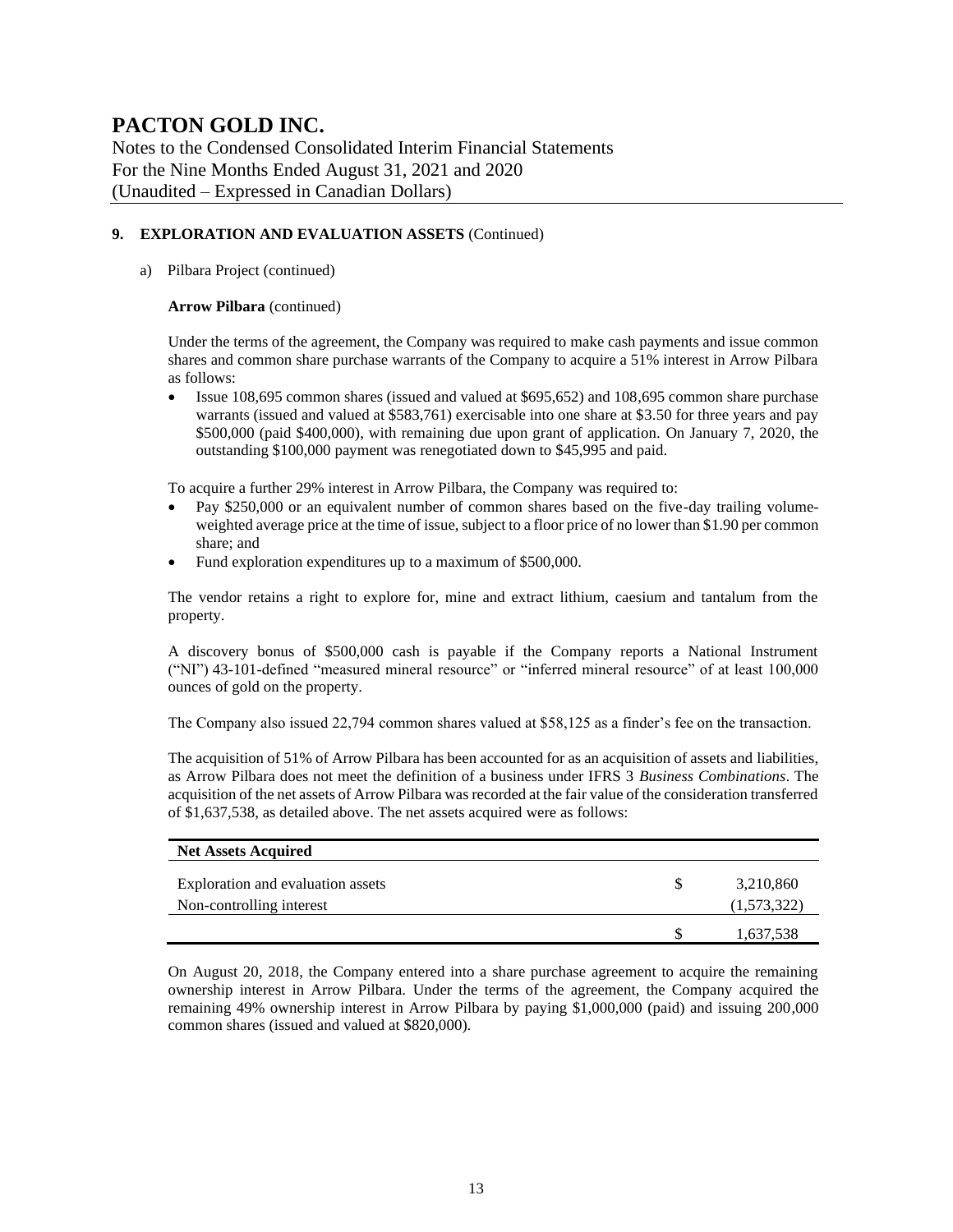Notes to the Condensed Consolidated Interim Financial Statements For the Nine Months Ended August 31, 2021 and 2020 (Unaudited – Expressed in Canadian Dollars)

#### **9. EXPLORATION AND EVALUATION ASSETS** (Continued)

#### a) Pilbara Project (continued)

#### **Arrow Pilbara** (continued)

The purchase of the remaining 49% interest was accounted for as follows:

| <b>Acquisition of 49% Interest</b>      |             |
|-----------------------------------------|-------------|
| Additional consideration paid           | 1,820,000   |
| Elimination of non-controlling interest | (1,573,322) |
| Loss on acquisition                     | 246,678     |

On January 6, 2020, the Company surrendered two tenement licenses, which resulted in an impairment charge of \$636,906 for the year ended November 30, 2019.

On February 16, 2021, the Company sold a 75% interest in the Arrow Pilbara property and the Yandicoogina and Boodalyerrie property. The Company received \$500,000 and 129,721,250 common shares of Raiden, a company listed on the Australian Securities Exchange (valued at \$2,327,503 based on the trading price on February 19, 2021 and net of their put option value for a six-month hold period). The Company will receive a further \$500,000 by February 16, 2022.

The Company retained a 25% carried interest in the Arrow Pilbara property and the Yandicoogina and Boodalyerrie property until the delineation of a mineral resource in accordance with the Joint Ore Reserves Committee 2012 guidelines (or other globally recognized code) of at least 250,000 ounces gold at a minimum grade of one gram per tonne gold across any of the properties. Following that, the parties would be required to enter into a joint venture, under which the Company could contribute proportional to its respective equity interest or dilute.

On March 29, 2021, the Company issued 100,000 common shares valued at \$139,000 as a finder's fee for the sale of a 75% interest in the Arrow Pilbara property and the Yandicoogina and Boodalyerrie property. The finder's fee was recorded as a transaction cost during the nine months ended August 31, 2021.

On June 18, 2021, the Company sold its remaining 25% interest in the Arrow Pilbara property and the Yandicoogina and Boodalyerrie property, along with certain equipment owned by the Company. The Company received \$185,000 and 36,338,315 common shares of Raiden (valued at \$723,695 based on the trading price on June 18, 2021 and net of their put option value for a six-month hold period).

During the nine months ended August 31, 2021, the Company recorded a loss on the sale of the properties of \$168,043, including the finder's fee of \$139,000.

#### **Drummond East**

On August 15, 2018, the Company entered into a share purchase agreement to acquire a 100% interest in Drummond East, an arm's length Australian exploration company wholly owned by Impact Minerals Ltd. ("Impact"). Drummond East holds seven granted tenement licenses in the Pilbara Region of Western Australia.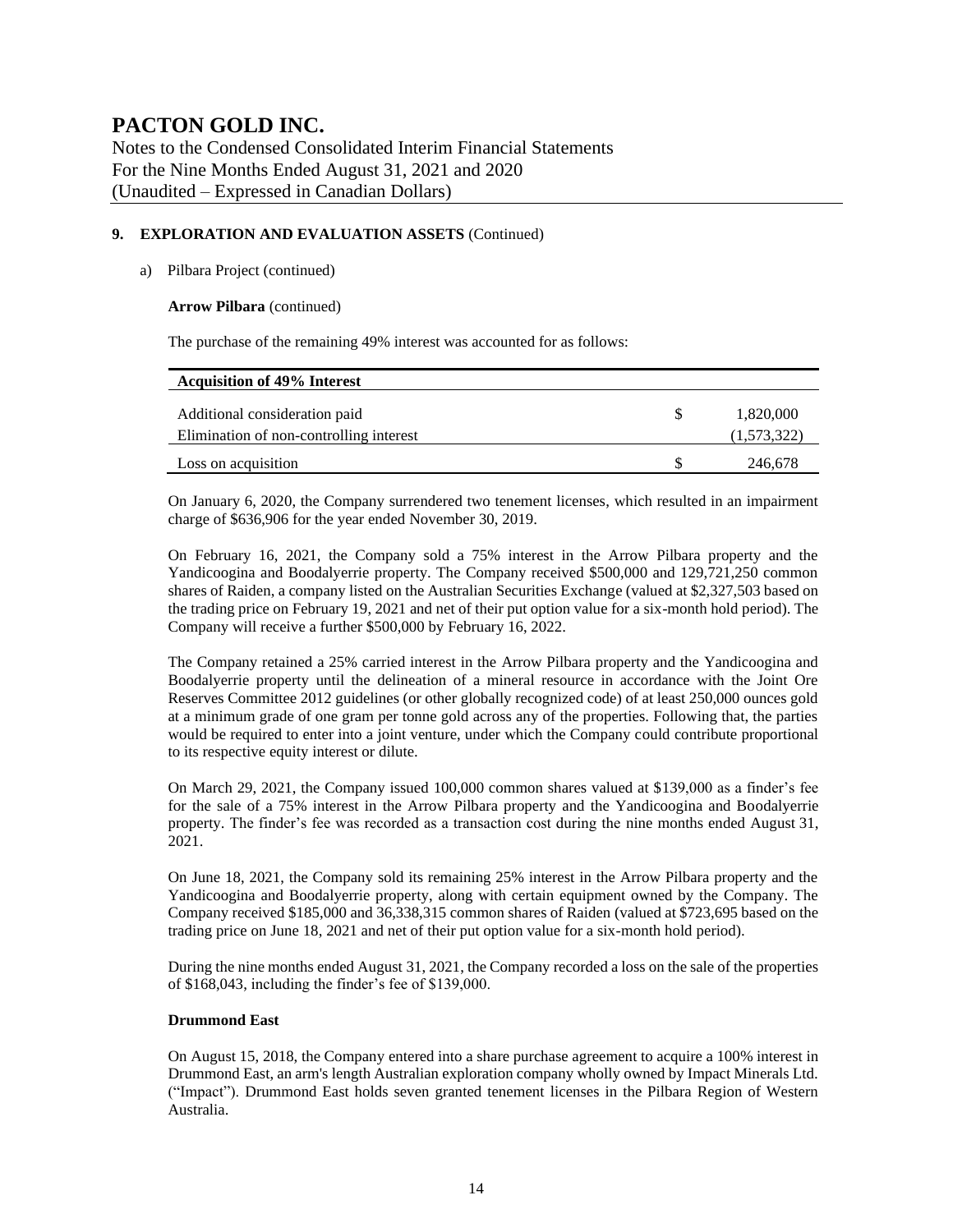Notes to the Condensed Consolidated Interim Financial Statements For the Nine Months Ended August 31, 2021 and 2020 (Unaudited – Expressed in Canadian Dollars)

#### **9. EXPLORATION AND EVALUATION ASSETS** (Continued)

#### a) Pilbara Project (continued)

#### **Drummond East** (continued)

Under the terms of the agreement, the Company paid Impact a total of \$350,000 and issued to Impact 212,500 common shares of the Company valued at \$860,625.

In addition, the Company will pay a bonus to Impact of \$500,000 if the Company publishes measured, indicated or inferred gold resources of more than 250,000 ounces on the property. The Company granted Impact a 2% net smelter return royalty ("NSR") in respect of the property. The Company retains an exclusive and unlimited right to purchase back 50% of the NSR from Impact for \$500,000.

The Company paid a finder's fee of 29,187 common shares (issued and valued at \$145,938).

The acquisition of Drummond East has been accounted for as an acquisition of assets and liabilities, as Drummond East does not meet the definition of a business under IFRS 3. The acquisition of the net assets of Drummond East was recorded at the fair value of the consideration transferred of \$1,356,563, as detailed above. The net assets acquired consisted entirely of exploration and evaluation assets.

On January 6, 2020, the Company surrendered three tenement licenses, which resulted in an impairment charge of \$629,073 for the year ended November 30, 2019.

At November 30, 2020, the Company decided not to complete expenditure on three additional tenement licenses. An impairment charge of \$644,600 has been recorded effective November 30, 2020.

#### **Friendly Creek**

On August 11, 2018, the Company entered into a tenement sale agreement to acquire 100% of the Friendly Creek exploration license and mining leases in the Pilbara Region of Western Australia.

Under the terms of the agreement, the Company purchased a 100% interest in Friendly Creek by paying the vendors a total of \$25,000 (paid) and issuing to the vendors 250,000 common shares of the Company (issued and valued at \$562,500).

#### **Yandicoogina and Boodalyerrie**

On September 25, 2018, the Company entered into a tenement sale agreement to acquire 100% of both the Yandicoogina and Boodalyerrie exploration licenses and mining leases from Gardner Mining Pty. Ltd. ("Gardner Mining"), an Australian proprietary limited exploration company.

Under the terms of the agreement, the Company purchased a 100% ownership interest in the projects by paying Gardner Mining \$25,000 (paid) and issuing to Gardner Mining 300,000 common shares of the Company (issued and valued at \$720,000).

On February 16, 2021, the Company sold a 75% interest in Yandicoogina and Boodalyerrie. See "Arrow Pilbara".

On June 18, 2021, the Company completed the sale of its remaining 25% interest in the Arrow Pilbara property and the Yandicoogina and Boodalyerrie property. See "Arrow Pilbara".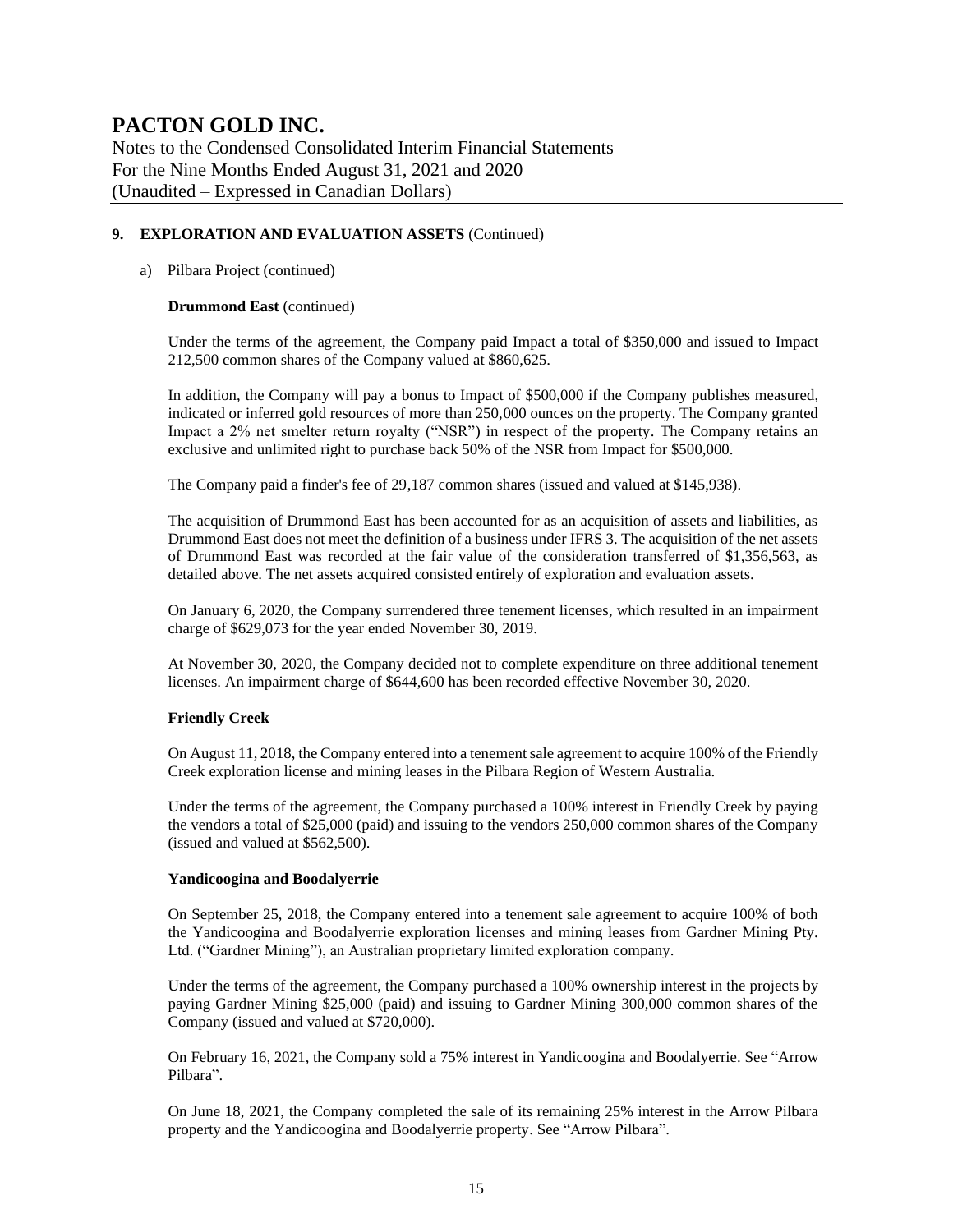Notes to the Condensed Consolidated Interim Financial Statements For the Nine Months Ended August 31, 2021 and 2020 (Unaudited – Expressed in Canadian Dollars)

#### **9. EXPLORATION AND EVALUATION ASSETS** (Continued)

#### a) Pilbara Project (continued)

#### **Golden Palms Project**

On November 5, 2018, the Company entered into a tenement sale agreement to acquire the Golden Palms tenement license in Western Australia.

Under the terms of the agreement, Pacton can purchase 100% of the property by paying a total of \$100,000 (paid) and issuing 40,000 common shares on completion of the transaction (issued on February 18, 2020 and valued at \$40,000).

#### **Hong Kong Project**

On November 23, 2018, the Company entered into a tenement sale agreement to acquire a 70% interest in the Hong Kong project from Clancy Exploration Ltd. ("Clancy"), an Australian Securities Exchangelisted exploration company.

Under the terms of the agreement, the Company purchased a 70% interest in the Hong Kong project by paying Clancy \$200,000 (paid) and issuing to Clancy 378,061 common shares of the Company (issued and valued at \$1,323,215). In addition, the Company issued 30,000 common shares valued at \$82,500 as a finder's fee on the project.

Upon completion of the acquisition, the Company and Clancy will enter into a joint venture, with Pacton acting as operator of the Hong Kong project. A minimum of AUD \$520,000 must be spent by the Company within two years of completion of the transaction. Clancy will be free carried with respect to expenditures until a decision to mine is made unanimously by both parties.

At November 30, 2020, the Company decided not to complete expenditure on the tenement license. An impairment charge of \$1,624,322 has been recorded effective November 30, 2020.

#### **Keras Project**

On October 18, 2018, the Company entered into a grant of gold rights agreement to acquire the conglomerate gold rights of Calidus Resources Ltd. in both the Marble Bar sub basin and the northeast Pilbara sub basin of Western Australia's Pilbara craton.

Under the terms of the agreement, the Company acquired the gold rights by paying \$10,000 (paid) and issuing 700,000 common shares of the Company (issued and valued at \$1,925,000) and deferred compensation of 300,000 additional common shares of the Company (issued and valued at \$330,000). A minimum of AUD \$55,000 was required to be spent by the Company on each anniversary of the completion of the transaction.

On January 6, 2020, the Company decided not to pursue further exploration on the project. An impairment charge of \$2,221,479 has been recorded effective November 30, 2019.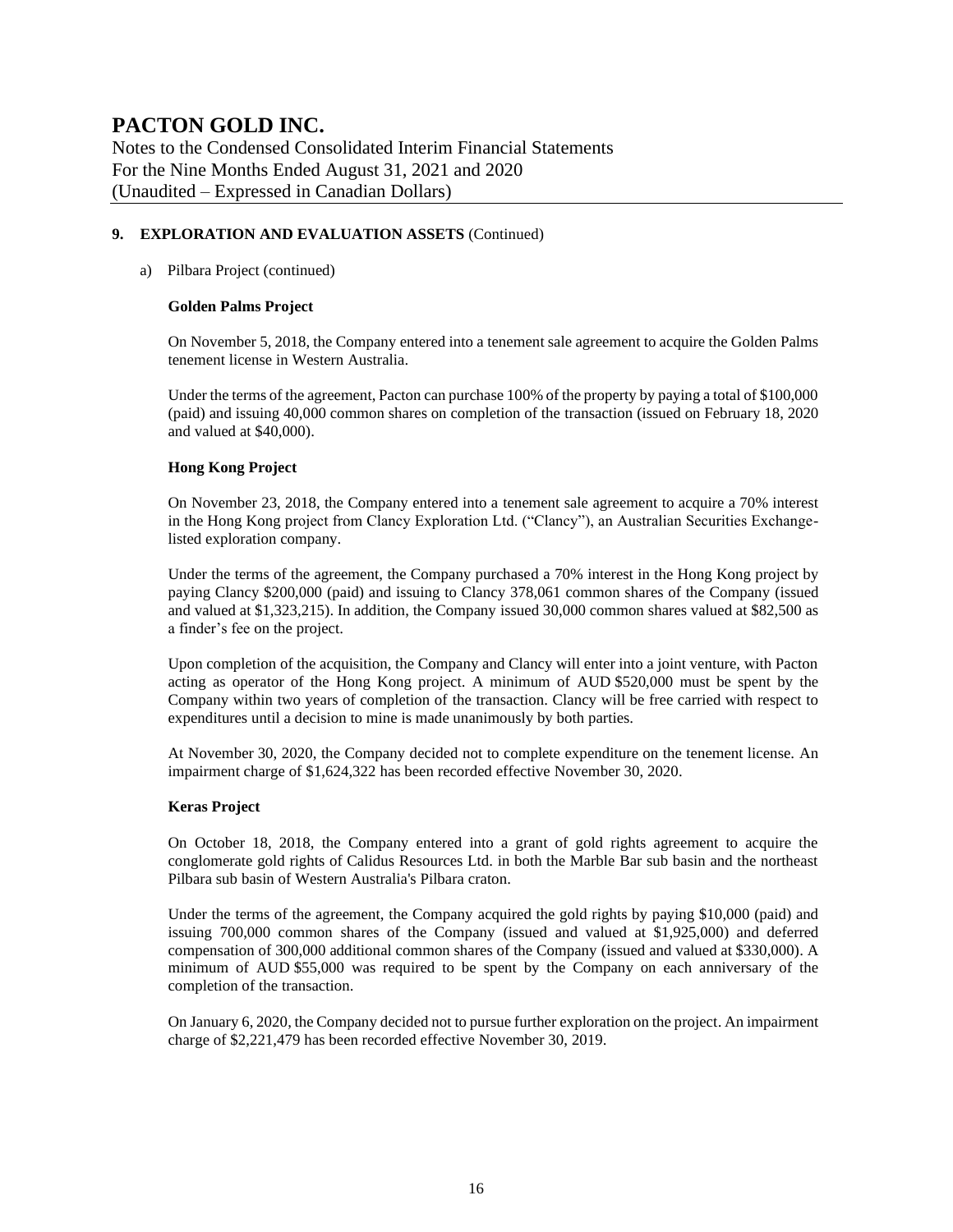Notes to the Condensed Consolidated Interim Financial Statements For the Nine Months Ended August 31, 2021 and 2020 (Unaudited – Expressed in Canadian Dollars)

#### **9. EXPLORATION AND EVALUATION ASSETS** (Continued)

#### a) Pilbara Project (continued)

#### **Tardarinna Project**

On March 22, 2019, the Company entered into a tenement sale agreement to acquire the Tardarinna tenement license in Western Australia.

Under the terms of the agreement, the Company acquired a 100% interest in the property by issuing 125,000 common shares on completion of the transaction (issued on August 27, 2019 and valued at \$281,250).

#### **Sandstorm Royalties**

On May 25, 2020, the Company entered into an agreement with Sandstorm Gold Ltd. ("Sandstorm"), whereby the Company granted Sandstorm a 1% NSR on all the tenements owned by Pacton in Australia for \$81,819. The tenements covered are part of Arrow Pilbara, Friendly Creek, Yandicoogina and Boodalyerrie, Golden Palms Project, Hong Kong Project and Tardarinna Project above. The Company also assigned its royalty buyback on Drummond East to Sandstorm.

b) Red Lake Project

On May 23, 2017, the Company entered into an option agreement to earn a 100% interest in 14 mineral claims in the Red Lake Mining District, located in Ontario. Under the terms of the agreement, the Company was required to make cash payments and issue common shares of the Company as follows:

- Issue 30,000 common shares of the Company (issued and valued at \$42,000) and pay \$16,000 (paid) within five days of approval by the TSX-V, which was received on May 26, 2017;
- Pay  $$12,000$  on or before May 26, 2018 (paid);
- Pay \$16,000 on or before May 26, 2019 (paid); and
- Pay \$26,000 on or before May 26, 2020 (paid).

The claims are subject to an underlying 2% NSR.

On May 23, 2017, and as amended November 23, 2017, June 14, 2018 and May 22, 2019, the Company entered into an additional option agreement to earn a 100% interest in 30 additional mineral claims in the Red Lake Mining District, located in Ontario. Under the terms of the agreement, the Company was required to make cash payments and issue common shares of the Company as follows:

- Issue 250,000 common shares of the Company (issued and valued at \$350,000) within five days of approval by the TSX-V, which was received on May 26, 2017;
- Pay \$20,000 on or before June 30, 2018 (paid);
- Pay \$80,000 on or before January 31, 2019 (paid); and
- Pay \$150,000 on or before June 30, 2019 (paid).

The vendors retain a 2.5% NSR, of which two-fifths (1%) can be repurchased by the Company for \$1,500,000. On October 25, 2018, one of the vendors became a director of the Company.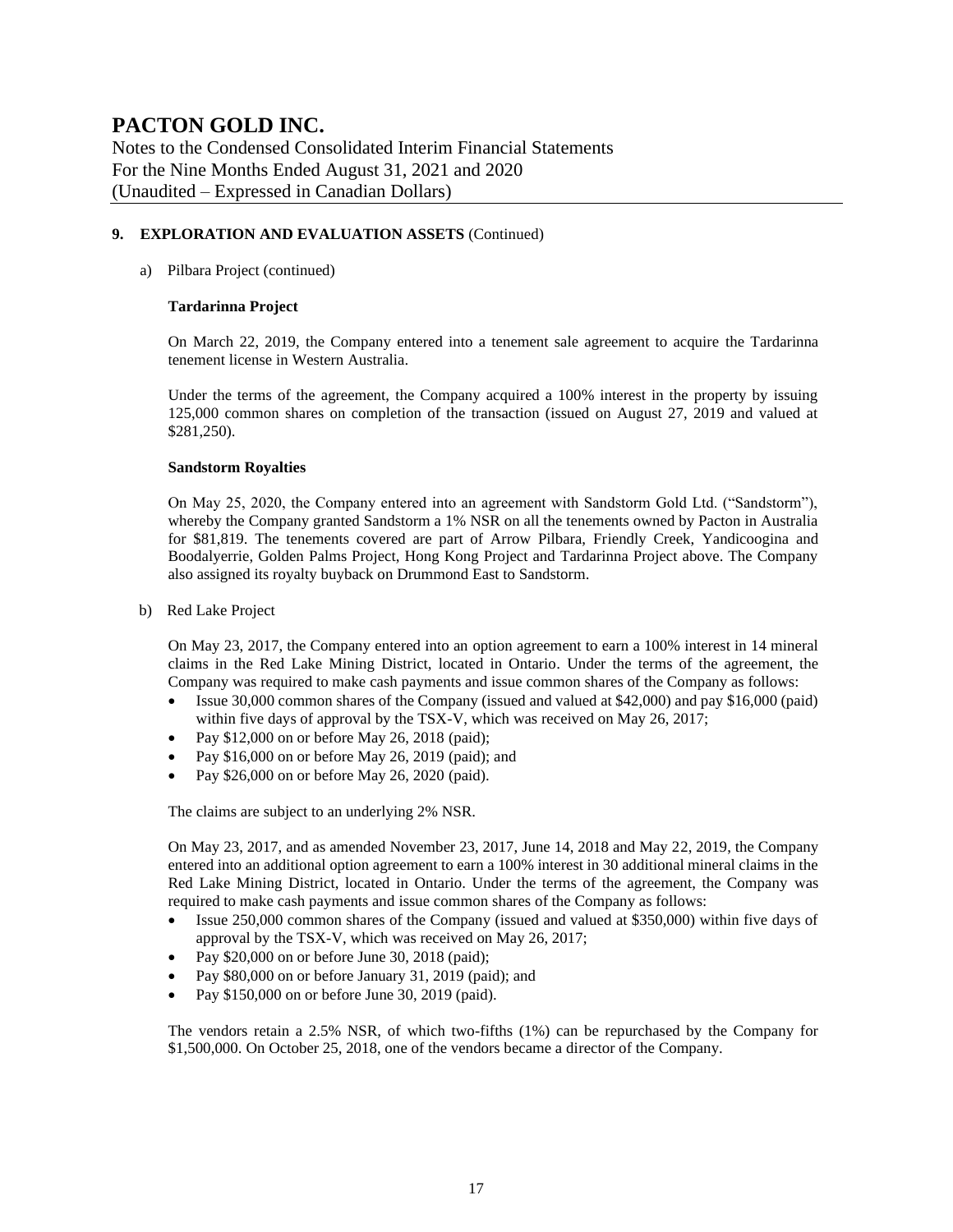Notes to the Condensed Consolidated Interim Financial Statements For the Nine Months Ended August 31, 2021 and 2020 (Unaudited – Expressed in Canadian Dollars)

#### **9. EXPLORATION AND EVALUATION ASSETS** (Continued)

#### b) Red Lake Project (continued)

On November 1, 2018, the Company entered into an option agreement to earn a 100% interest in 12 mineral claims in the Red Lake Mining District, located in Ontario. Under the terms of the agreement, the Company was required to make cash payments and issue common shares of the Company as follows:

- Pay \$15,000 on or before November 6, 2018 (paid);
- Pay \$15,000 (paid) and issue 10,000 common shares of the Company (issued and valued at \$25,500) within five days of approval by the TSX-V, which was received November 19, 2018;
- Pay \$40,000 (paid) and issue 7,500 common shares of the Company on or before November 19, 2019 (issued and valued at \$7,875); and
- Pay \$40,000 (paid) and issue 7,500 common shares of the Company on or before November 19, 2020 (issued and valued at \$7,425).

The vendors retain a NSR that ranges from 0.25% to 2.25%, of which one-half can be repurchased by the Company for \$250,000.

On January 29, 2019, the Company entered into an agreement to acquire a 100% interest in additional mineral claims in the Red Lake Mining District, located in Ontario. The Company issued 19,231 common shares on February 6, 2019 valued at \$48,077. The claims are subject to a 0.25% to 2.25% NSR, of which a portion can be repurchased by the Company for \$250,000.

On February 12, 2019, the Company entered into an agreement to acquire a 100% interest in additional mineral claims in the Red Lake Mining District, located in Ontario. The Company paid \$15,000 and on February 28, 2019 issued 7,500 common shares valued at \$19,125. The claims are subject to a 2% NSR, of which one-half can be repurchased by the Company for \$200,000.

On February 20, 2019, the Company entered into an option agreement to acquire a 100% interest in additional mineral claims in the Red Lake Mining District, located in Ontario. Under the terms of the agreement, the Company must make cash payments and issue common shares of the Company as follows:

- Pay up to \$30,000 on behalf of the vendor for exploration expenditures (paid);
- Issue 12,500 common shares of the Company within five days of approval by the TSX-V, which was received March 5, 2019 (issued and valued at \$31,250);
- Pay \$50,000 (paid) and issue 10,000 common shares of the Company on or before March 5, 2020 (issued and valued at \$8,500); and
- Pay \$50,000 (paid) and issue 12,500 common shares of the Company on or before March 5, 2021 (issued and valued at \$9,750).

The claims are subject to a 0.25% to 1.75% NSR, of which a portion can be repurchased by the Company at a rate of \$250,000 for each 0.25% portion that is repurchased.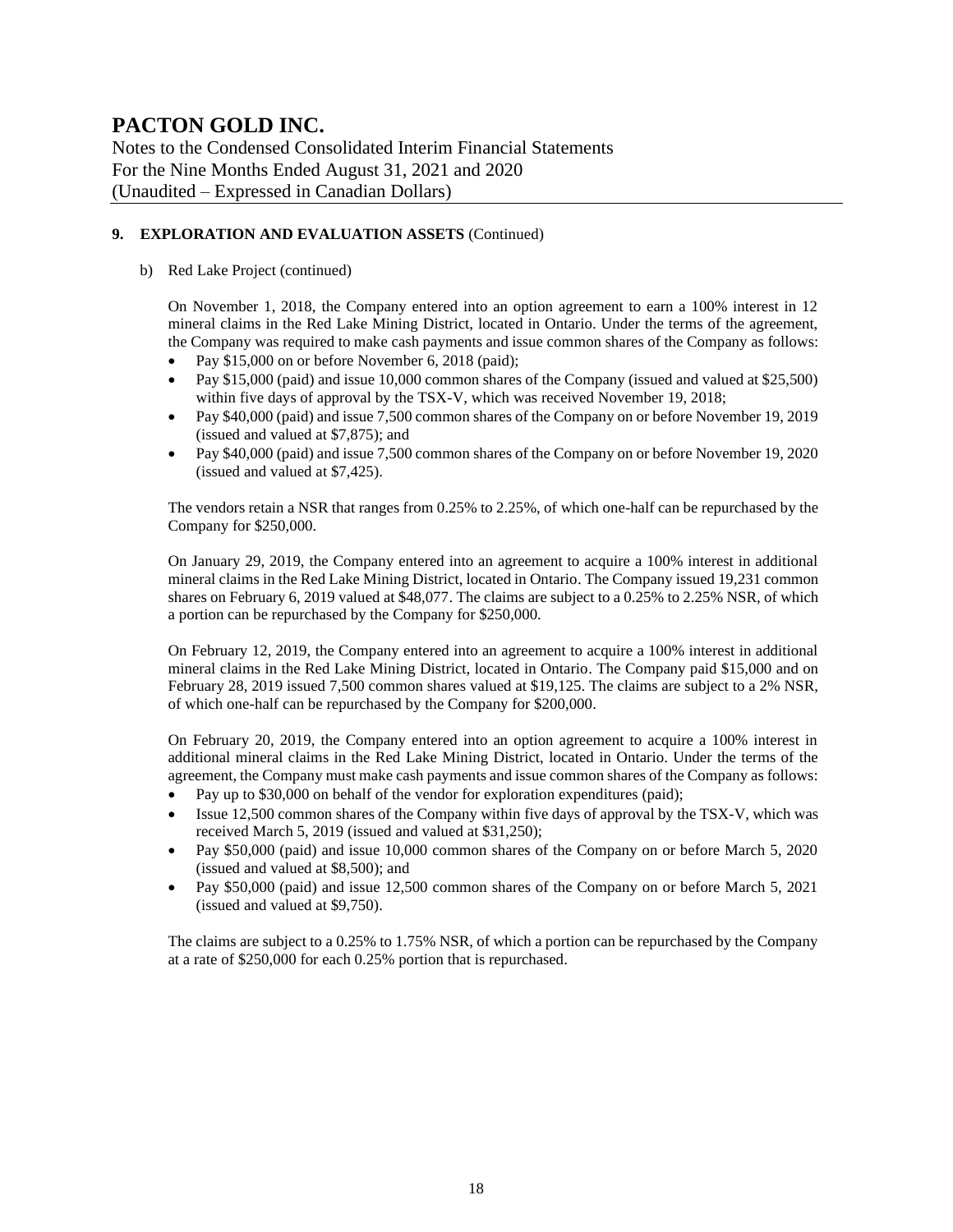Notes to the Condensed Consolidated Interim Financial Statements For the Nine Months Ended August 31, 2021 and 2020 (Unaudited – Expressed in Canadian Dollars)

#### **9. EXPLORATION AND EVALUATION ASSETS** (Continued)

#### b) Red Lake Project (continued)

On March 13, 2019, the Company entered into an option agreement to acquire a 100% interest in additional mineral claims in the Red Lake Mining District, located in Ontario. Under the terms of the agreement, the Company must make cash payments and issue common shares of the Company as follows:

- Pay up to \$40,000 on behalf of the vendor for exploration expenditures (paid);
- Issue 10,000 common shares of the Company within five days of approval by the TSX-V, which was received March 21, 2019 (issued and valued at \$23,000);
- Pay \$50,000 (paid) and issue 10,000 common shares of the Company on or before March 21, 2020 (issued and valued at \$6,000); and
- Pay \$50,000 (paid) and issue 12,500 common shares of the Company on or before March 21, 2021 (issued and valued at \$10,875).

The claims are subject to a 2.5% NSR, of which one-half can be repurchased by the Company for \$2,000,000.

On April 23, 2019, the Company entered into an option agreement to acquire a 100% interest in additional mineral claims in the Red Lake Mining District, located in Ontario. Under the terms of the agreement, the Company was required to make cash payments and issue common shares of the Company as follows:

- Pay \$30,000 (paid) and issue 10,000 common shares of the Company (issued and valued at \$16,500) within five days of approval by the TSX-V, which was received on May 6, 2019;
- Pay \$30,000 (paid) and issue 15,000 common shares of the Company on or before May 6, 2020 (issued and valued at \$11,250); and
- Pay \$30,000 (paid) on or before May 6, 2021.

On July 23, 2019, the Company entered into two agreements to acquire 100% interests in additional mineral claims in the Red Lake Mining District, located in Ontario. Under the terms of each agreement, the Company must make a cash payment of \$100,000 and issue 40,000 common shares of the Company upon approval by the TSX-V. A total of \$200,000 was paid and 80,000 common shares were issued on August 12, 2019 and valued at \$140,000.

On October 22, 2019, the Company entered into an option agreement to acquire a 100% interest in additional mineral claims in the Red Lake Mining District, located in Ontario. Under the terms of the agreement, the Company must make cash payments and issue common shares of the Company as follows:

- Pay \$35,000 (paid) and issue 15,000 common shares of the Company within five days of approval by the TSX-V, which was received November 6, 2019 (issued and valued at \$16,500);
- Pay \$22,500 (paid) and issue 15,000 common shares of the Company on or before November 6, 2020 (issued and valued at \$14,850);
- Pay \$22,500 and issue 15,000 common shares of the Company on or before November 6, 2021;
- Pay \$22,500 and issue 15,000 common shares of the Company on or before November 6, 2022; and
- Pay \$22,500 and issue 15,000 common shares of the Company on or before November 6, 2023.

The claims are subject to a 0.25% to 2.25% NSR, of which one-half may be repurchased by the Company for \$1,000,000.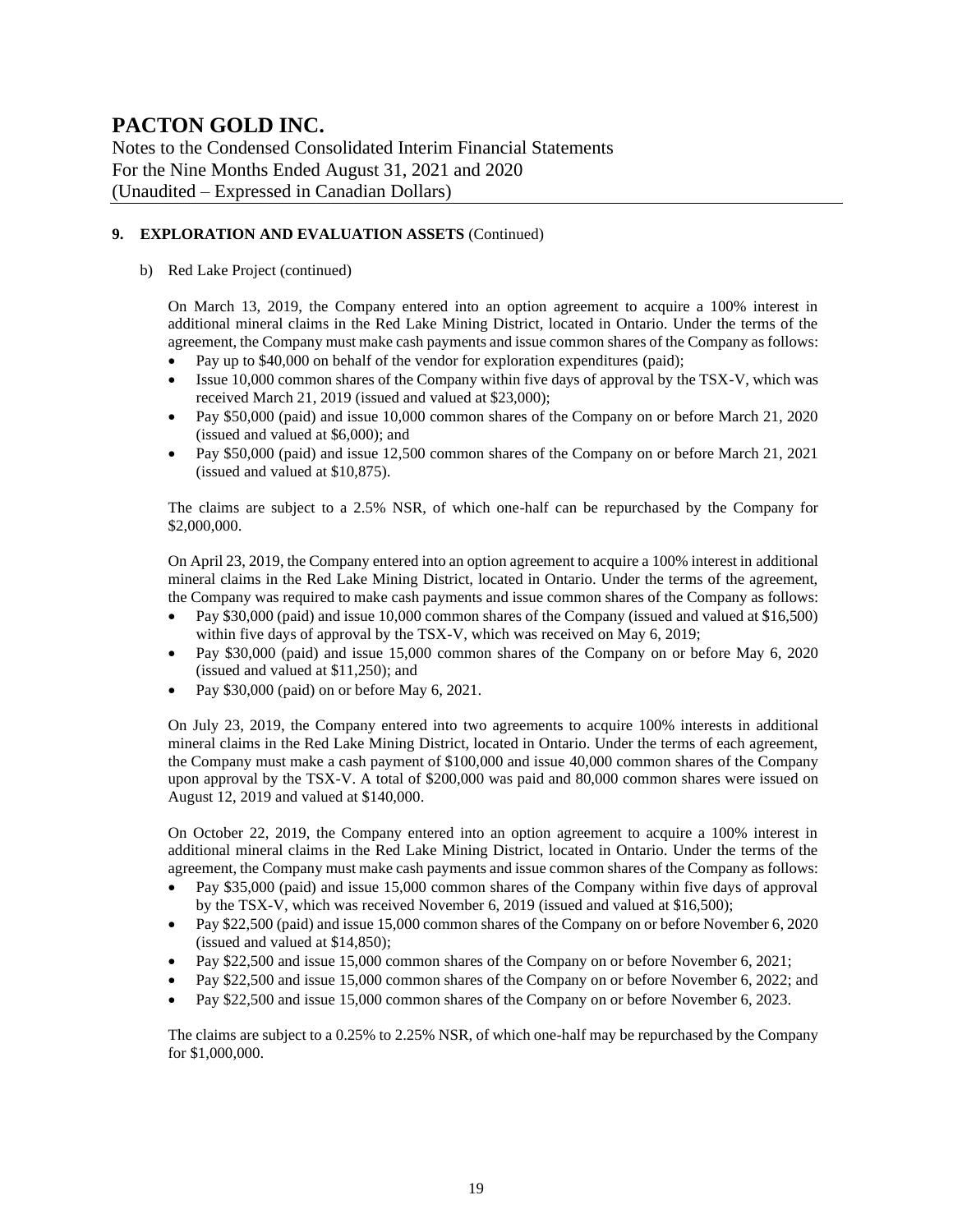Notes to the Condensed Consolidated Interim Financial Statements For the Nine Months Ended August 31, 2021 and 2020 (Unaudited – Expressed in Canadian Dollars)

#### **9. EXPLORATION AND EVALUATION ASSETS** (Continued)

#### b) Red Lake Project (continued)

On April 23, 2020, the Company entered into an option agreement to acquire a 100% interest in additional mineral claims in the Red Lake Mining District, located in Ontario. Under the terms of the agreement, the Company must make cash payments and issue common shares of the Company as follows:

- Pay \$15,000 (paid) and issue 25,000 common shares of the Company on or before April 30, 2020 (issued and valued at \$20,000);
- Pay \$15,000 (paid) and issue 15,000 common shares (issued and valued at \$13,950) of the Company on or before April 30, 2021; and
- Pay \$25,000 (paid) and issue 15,000 common shares (issued and valued at \$13,950) of the Company on or before April 30, 2022.

The claims are subject to a 1.5% NSR, of which one-half may be repurchased by the Company for \$500,000.

On April 24, 2020, the Company entered into an option agreement to acquire a 100% interest in additional mineral claims in the Red Lake Mining District, located in Ontario. Under the terms of the agreement, the Company must make cash payments and issue common shares of the Company as follows:

- Pay \$6,000 (paid) and issue 10,000 common shares of the Company on or before April 30, 2020 (issued and valued at \$8,000);
- Pay \$10,000 (paid) and issue 10,000 common shares of the Company on or before April 30, 2021 (issued and valued at \$7,900); and
- Pay \$20,000 and issue 10,000 common shares of the Company on or before April 30, 2022.

The claims are subject to a 1.5% NSR, of which one-half may be repurchased by the Company for \$400,000.

On March 3, 2021, the Company entered into amendment agreement to acquire one additional mineral claim for the Red Lake Project through its April 24, 2020 option agreement. As consideration, the Company paid \$500 and issued 30,000 common shares valued at \$22,500.

On May 25, 2020, the Company entered into an agreement with Sandstorm, whereby the Company granted Sandstorm a 0.5% to 1% NSR on certain mineral claims owned by the Company in Red Lake, and certain mineral claims in which the Company was currently earning an interest in Red Lake. As of August 31, 2021, the Company has received \$190,911 for the mineral claims it owns. Sandstorm has agreed to pay an additional \$27,273 once the Company has earned a 100% interest in the remaining Red Lake mineral claims. The Company also assigned its royalty buybacks on all Red Lake agreements to Sandstorm.

#### **Red Lake – Sidace**

On April 1, 2020, the Company accepted a purchase agreement with TomaGold Corporation ("TomaGold"), whereby the Company will acquire all of TomaGold's interest, being 39.5%, in a joint venture it currently holds with Evolution Mining and Newmont Corporation (formerly GoldCorp Inc. when TomaGold entered into the joint venture) on the Sidace Property, located in the Red Lake Mining District in Ontario.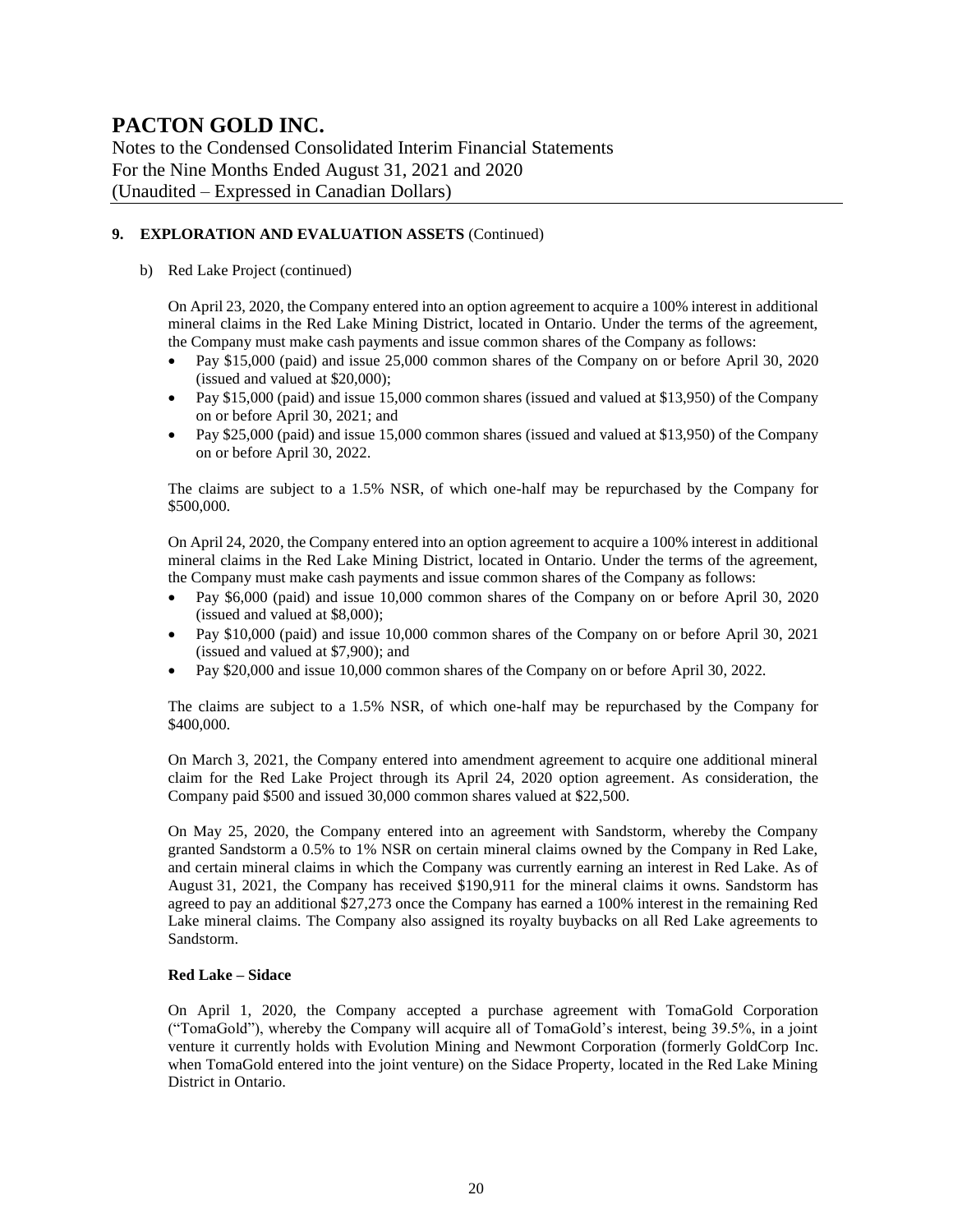Notes to the Condensed Consolidated Interim Financial Statements For the Nine Months Ended August 31, 2021 and 2020 (Unaudited – Expressed in Canadian Dollars)

#### **9. EXPLORATION AND EVALUATION ASSETS** (Continued)

#### b) Red Lake Project (continued)

Under the terms of the agreement, the Company must pay and issue the following to TomaGold:

- Upon final acceptance of the transaction by the TSX-V, pay \$250,000 (paid) and issue 1,000,000 common shares (issued and valued at \$750,000);
- Within six months of TSX-V acceptance, pay \$250,000 (paid) and issue \$800,000 worth of common shares at a price per share equal to the greater of \$1.60 and the five-day volume weighted average price of the Company's shares immediately preceding the date of issuance (issued 500,000 common shares valued at \$800,000); and
- Upon the Company filing a NI 43-101 technical report on the property showing a gold resource estimate of 750,000 ounces or greater of gold, issue 416,666 common shares or pay \$500,000.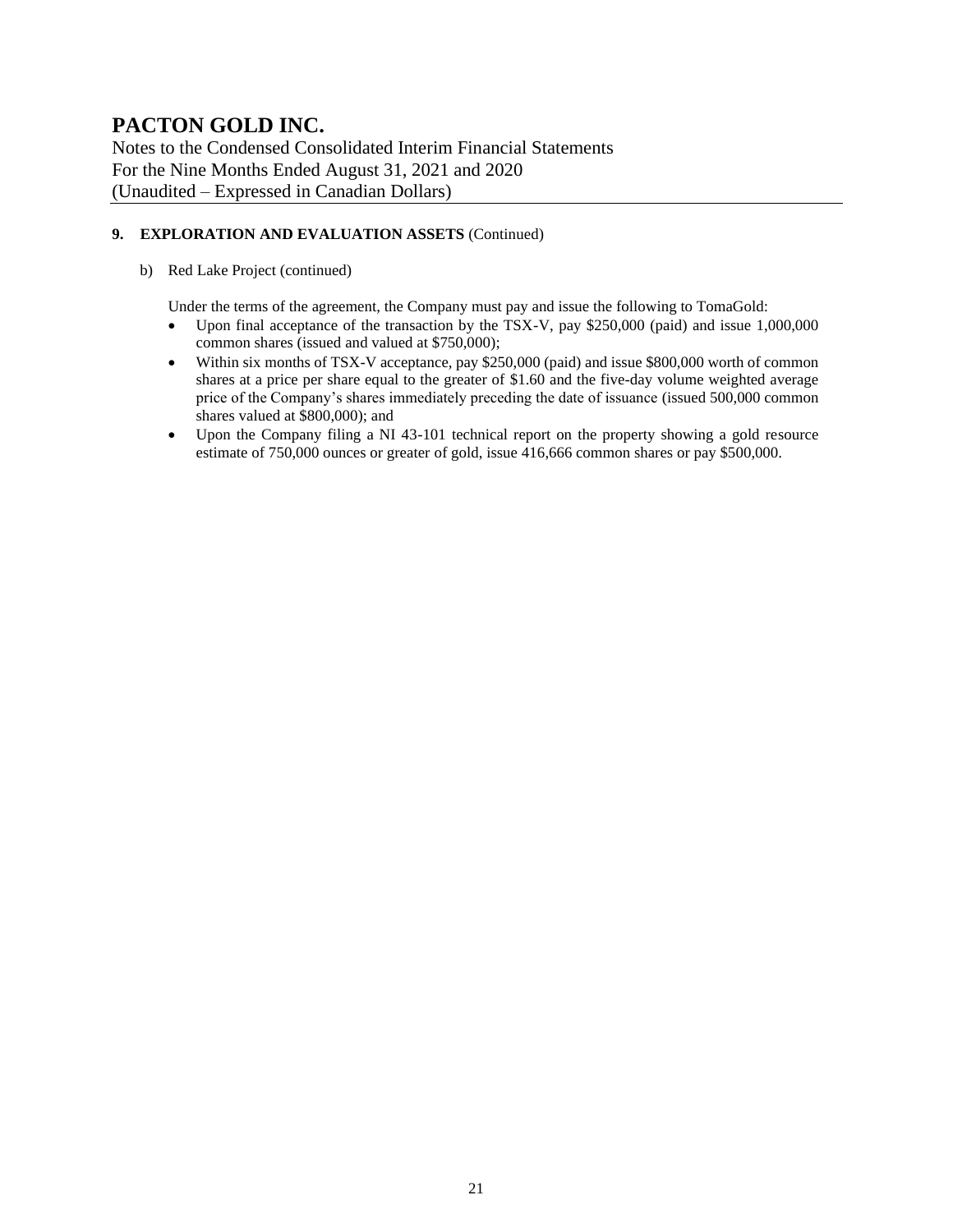Notes to the Condensed Consolidated Interim Financial Statements For the Nine Months Ended August 31, 2021 and 2020 (Unaudited – Expressed in Canadian Dollars)

#### **9. EXPLORATION AND EVALUATION ASSETS** (Continued)

|                                             | Pilbara         | <b>Red Lake</b> | <b>Red Lake - Sidace</b> |           | <b>Total</b>     |
|---------------------------------------------|-----------------|-----------------|--------------------------|-----------|------------------|
| Balance, November 30, 2019                  | \$<br>7,427,262 | \$<br>3,508,486 | \$                       |           | \$<br>10,935,748 |
| <b>Property Acquisition Costs</b>           |                 |                 |                          |           |                  |
| Acquisition and option payments             | 110,995         | 345,525         |                          | 2,050,000 | 2,506,520        |
| Claim costs                                 | 107,896         | 1,200           |                          |           | 109,096          |
| Recoveries                                  | (81, 819)       | (136, 365)      |                          |           | (218, 184)       |
| Impairment                                  | (2,185,146)     |                 |                          |           | (2,185,146)      |
| Currency translation difference             | 333,310         |                 |                          |           | 333,310          |
| <b>Total Additions to Acquisition Costs</b> | (1,714,764)     | 210,360         |                          | 2,050,000 | 545,596          |
| <b>Property Exploration Costs</b>           |                 |                 |                          |           |                  |
| Assays                                      | 1,220           | 182,102         |                          | 10,988    | 194,310          |
| Camp and other                              | 102,739         | 56,409          |                          | 7,200     | 166,348          |
| Depreciation                                |                 | 27,351          |                          |           | 27,351           |
| Drilling                                    |                 | 3,162,483       |                          | 699,682   | 3,862,165        |
| Environmental                               |                 |                 |                          | 6,160     | 6,160            |
| Geological and field staff                  | 174,777         | 2,124,734       |                          | 3,918     | 2,303,429        |
| Geophysics                                  | 1,220           | 389,664         |                          |           | 390,884          |
| Travel                                      |                 | 112,438         |                          | 2,575     | 115,013          |
| Impairment                                  | (83,776)        |                 |                          |           | (83,776)         |
| Currency translation difference             | 58,561          |                 |                          |           | 58,561           |
| <b>Total Additions to Exploration Costs</b> | 254,741         | 6,055,181       |                          | 730,523   | 7,040,445        |
| Balance, November 30, 2020, brought forward | \$<br>5,967,239 | \$<br>9,774,027 | \$                       | 2,780,523 | \$<br>18,521,789 |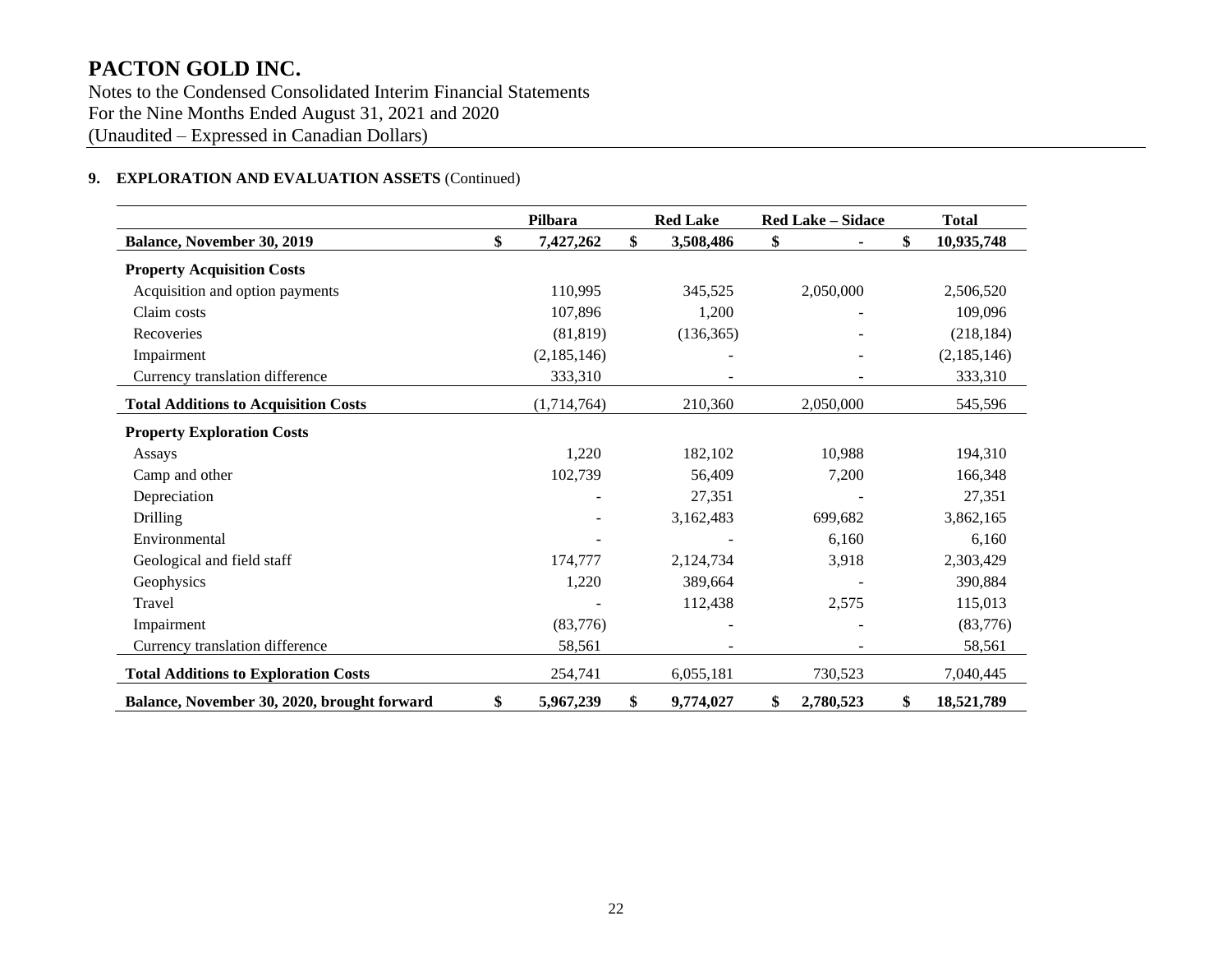Notes to the Condensed Consolidated Interim Financial Statements For the Nine Months Ended August 31, 2021 and 2020 (Unaudited – Expressed in Canadian Dollars)

#### **9. EXPLORATION AND EVALUATION ASSETS** (Continued)

|                                             | Pilbara<br><b>Red Lake</b><br><b>Red Lake - Sidace</b> |             |    |            |    | <b>Total</b> |                  |
|---------------------------------------------|--------------------------------------------------------|-------------|----|------------|----|--------------|------------------|
| Balance, November 30, 2020, carried forward | \$                                                     | 5,967,239   | \$ | 9,774,027  | \$ | 2,780,523    | \$<br>18,521,789 |
| <b>Property Acquisition Costs</b>           |                                                        |             |    |            |    |              |                  |
| Acquisition and option payments             |                                                        |             |    | 259,440    |    |              | 259,440          |
| Recoveries                                  |                                                        |             |    | (54, 546)  |    |              | (54, 546)        |
| Disposals                                   |                                                        | (3,494,448) |    |            |    |              | (3,494,448)      |
| Currency translation difference             |                                                        | (43,011)    |    |            |    |              | (43, 011)        |
| <b>Total Additions to Acquisition Costs</b> |                                                        | (3,537,459) |    | 204,894    |    |              | (3,332,565)      |
| <b>Property Exploration Costs</b>           |                                                        |             |    |            |    |              |                  |
| Assays                                      |                                                        |             |    | 20,578     |    | 88,175       | 108,753          |
| Camp and other                              |                                                        | 21,442      |    | 102,082    |    | 14,400       | 137,924          |
| Depreciation                                |                                                        |             |    | 16,612     |    |              | 16,612           |
| Drilling                                    |                                                        |             |    | 1,253,019  |    | 816,656      | 2,069,675        |
| Environmental                               |                                                        |             |    |            |    | 1,950        | 1,950            |
| Geochemical                                 |                                                        |             |    | 4,608      |    |              | 4,608            |
| Geological and field staff                  |                                                        | 56,000      |    | 1,228,725  |    | 3,132        | 1,287,857        |
| Geophysics                                  |                                                        |             |    | 17,690     |    |              | 17,690           |
| Travel                                      |                                                        |             |    | 76,446     |    | 6,553        | 82,999           |
| Disposals                                   |                                                        | (328, 649)  |    |            |    |              | (328, 649)       |
| Currency translation difference             |                                                        | (32, 443)   |    |            |    |              | (32, 443)        |
| <b>Total Additions to Exploration Costs</b> |                                                        | (283, 650)  |    | 2,719,760  |    | 930,866      | 3,366,976        |
| Balance, August 31, 2021                    | \$                                                     | 2,146,130   | \$ | 12,698,681 | \$ | 3,711,389    | \$<br>18,556,200 |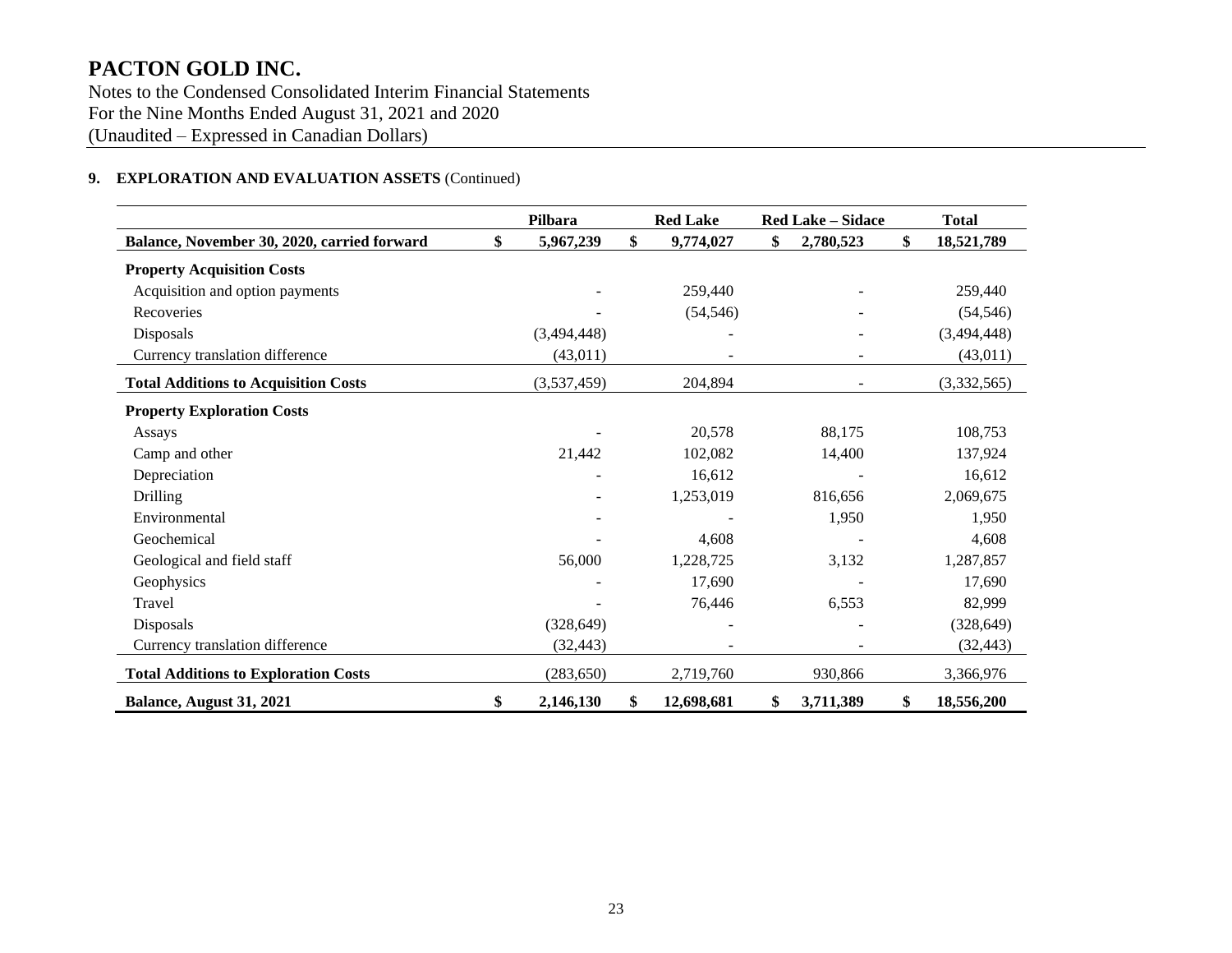#### **10. OTHER LIABILITIES**

|                                                                      |    | August 31,<br>2021 |    | November 30,<br><b>2020</b> |
|----------------------------------------------------------------------|----|--------------------|----|-----------------------------|
| Balance, beginning of period                                         | S  | 217.993            | S. | 299,594                     |
| Liability incurred on flow-through shares issued December 23, 2019   |    |                    |    | 317,376                     |
| Liability incurred on flow-through shares issued June 24, 2020       |    |                    |    | 91,000                      |
| Liability incurred on flow-through shares issued July 9, 2020        |    |                    |    | 190,980                     |
| Liability incurred on flow-through shares issued December 16, 2020   |    | 201,000            |    |                             |
| Settlement of flow-through share liability by incurring expenditures |    | (387,790)          |    | (680,957)                   |
| Balance, end of period                                               | \$ | 31,203             | \$ | 217.993                     |

On December 23, 2019, the Company issued 3,173,758 flow-through shares at a price of \$1.30 per share. The premium paid by investors was calculated as \$0.10 per share. Accordingly, \$317,376 was recorded as other liabilities.

On June 24, 2020, the Company issued 1,300,000 flow-through shares at a price of \$0.77 per share. The premium paid by investors was calculated as \$0.07 per share. Accordingly, \$91,000 was recorded as other liabilities.

On July 9, 2020, the Company issued 2,122,000 flow-through shares at a price of \$0.79 per share. The premium paid by investors was calculated as \$0.09 per share. Accordingly, \$190,980 was recorded as other liabilities.

On December 16, 2020, the Company issued 2,010,000 flow-through shares at a price of \$1.00 per share. The premium paid by investors was calculated as \$0.10 per share. Accordingly, \$201,000 was recorded as other liabilities.

At August 31, 2021, the Company had a remaining commitment to incur exploration expenditures of \$nil (November 30, 2020 - \$297,143) in relation to its June 24, 2020 flow-through share financing, \$nil (November 30, 2020 - \$1,676,380) in relation to its July 9, 2020 flow-through share financing and \$312,033 (November 30, 2020 - \$nil) in relation to its December 16, 2020 flow-through share financing.

During the nine months ended August 31, 2021, the Company incurred \$35,858 (2020 - \$16,614) for Part XII.6 tax in relation to its December 2019 flow-through share financings.

#### **11. CAPITAL STOCK**

a) Authorized

Unlimited number of common voting shares without par value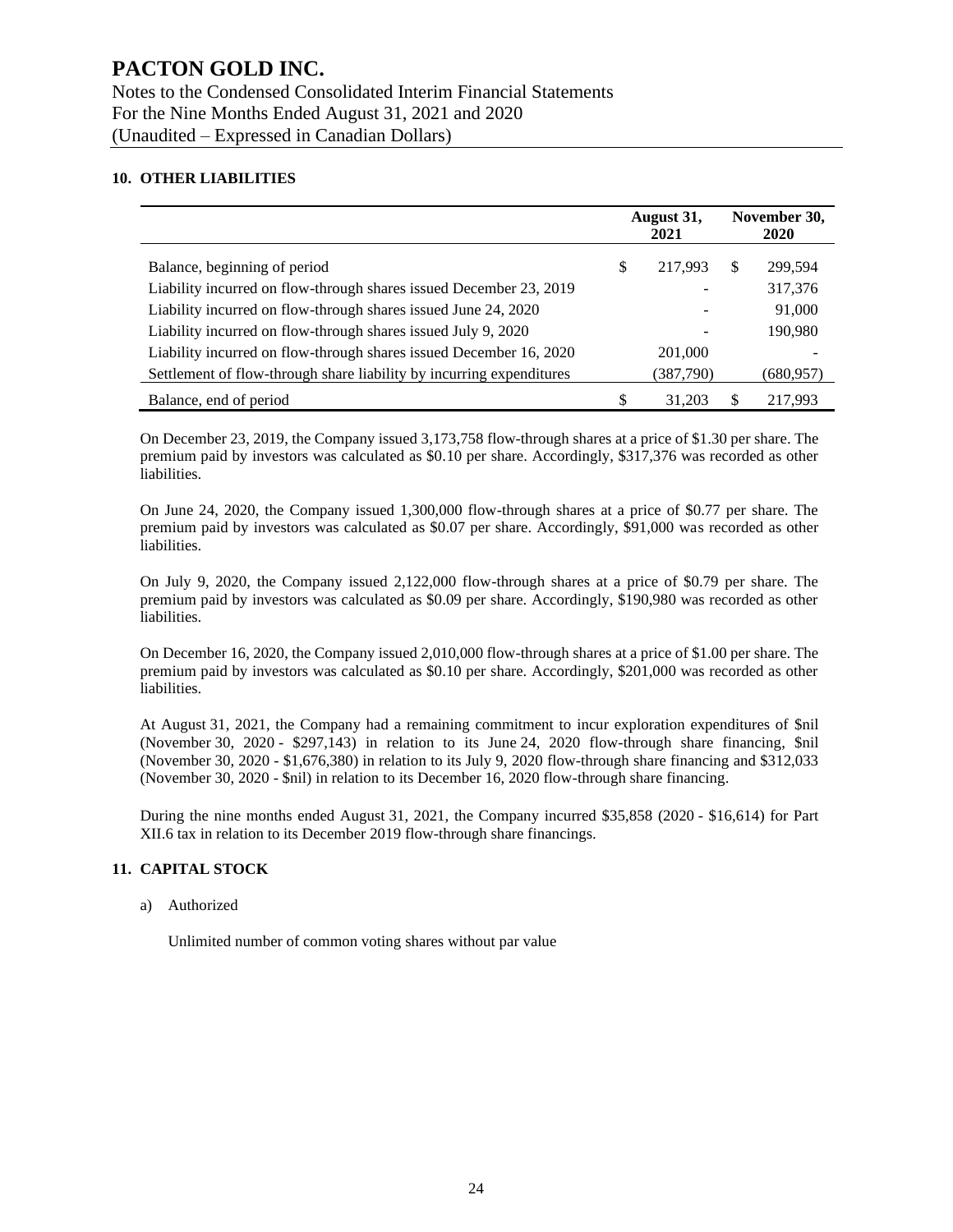#### **11. CAPITAL STOCK** (Continued)

b) Issued

#### **During the nine months ended August 31, 2021**

On December 16, 2020, the Company closed a private placement for gross proceeds of \$3,637,000. The Company issued 1,807,778 units at a price of \$0.90 per unit for gross proceeds of \$1,627,000. Each unit consists of one common share and one share purchase warrant. Each warrant entitles the holder to acquire one common share at a price of \$1.25 for a period of two years from the date of issuance. The Company also issued 2,010,000 flow-through common shares at a price of \$1.00 per share for gross proceeds of \$2,010,000. The premium paid by investors on the flow-through shares was calculated as \$0.10 per share. Accordingly, \$201,000 was recorded as other liabilities. The Company paid finders' fees of \$37,800 and issued 42,000 agent warrants with an exercise price of \$1.25 and a term to expiry of two years (note 11(d)). The Company also incurred other share issue costs of \$26,799.

On December 21, 2020, the Company issued 30,000 common shares valued at \$27,900 for the Red Lake Project (note 9(b) – Red Lake Project).

On March 1, 2021, the Company issued 12,500 common shares valued at \$9,750 for the Red Lake Project (note 9(b) - Red Lake Project).

On March 3, 2021, the Company issued 30,000 common shares valued at \$22,500 for the Red Lake Project through its April 24, 2020 option agreement (note 9(b) - Red Lake Project).

On March 19, 2021, the Company issued 12,500 common shares valued at \$10,875 for the Red Lake Project (note 9(b) - Red Lake Project).

On March 29, 2021, the Company issued 100,000 common shares valued at \$139,000 as a finder's fee for the sale of a 75% interest in the Arrow Pilbara property and the Yandicoogina and Boodalyerrie property (note 9(a) – Pilbara Project).

On April 27, 2021, the Company issued 10,000 common shares valued at \$7,900 for the Red Lake Project (note 9(b) - Red Lake Project).

#### **During the year ended November 30, 2020**

On December 23, 2019 and January 17, 2020, the Company closed a private placement in two tranches. The Company issued 1,322,732 units at a price of \$1.20 per unit for gross proceeds of \$1,587,280. Each unit consists of one common share and one share purchase warrant. Each warrant entitles the holder to acquire one common share at a price of \$1.80 for a period of two years from the date of issuance. The Company also issued 3,173,758 flow-through common shares at a price of \$1.30 per share for gross proceeds of \$4,125,886. The premium paid by investors on the flow-through shares was calculated as \$0.10 per share. Accordingly, \$317,376 was recorded as other liabilities. The Company paid finders' fees of \$19,505 and issued 16,254 agent warrants with an exercise price of \$1.80 and a term to expiry of two years (note 11(d)). The Company also incurred other share issue costs of \$37,916.

On February 18, 2020, the Company issued 40,000 common shares valued at \$40,000 for the Pilbara Project (note 9(a) – Golden Palms Project).

On March 4, 2020, the Company issued 10,000 common shares valued at \$8,500 for the Red Lake Project (note 9(b) – Red Lake Project).

On March 11, 2020, the Company issued 10,000 common shares valued at \$6,000 for the Red Lake Project (note 9(b) – Red Lake Project).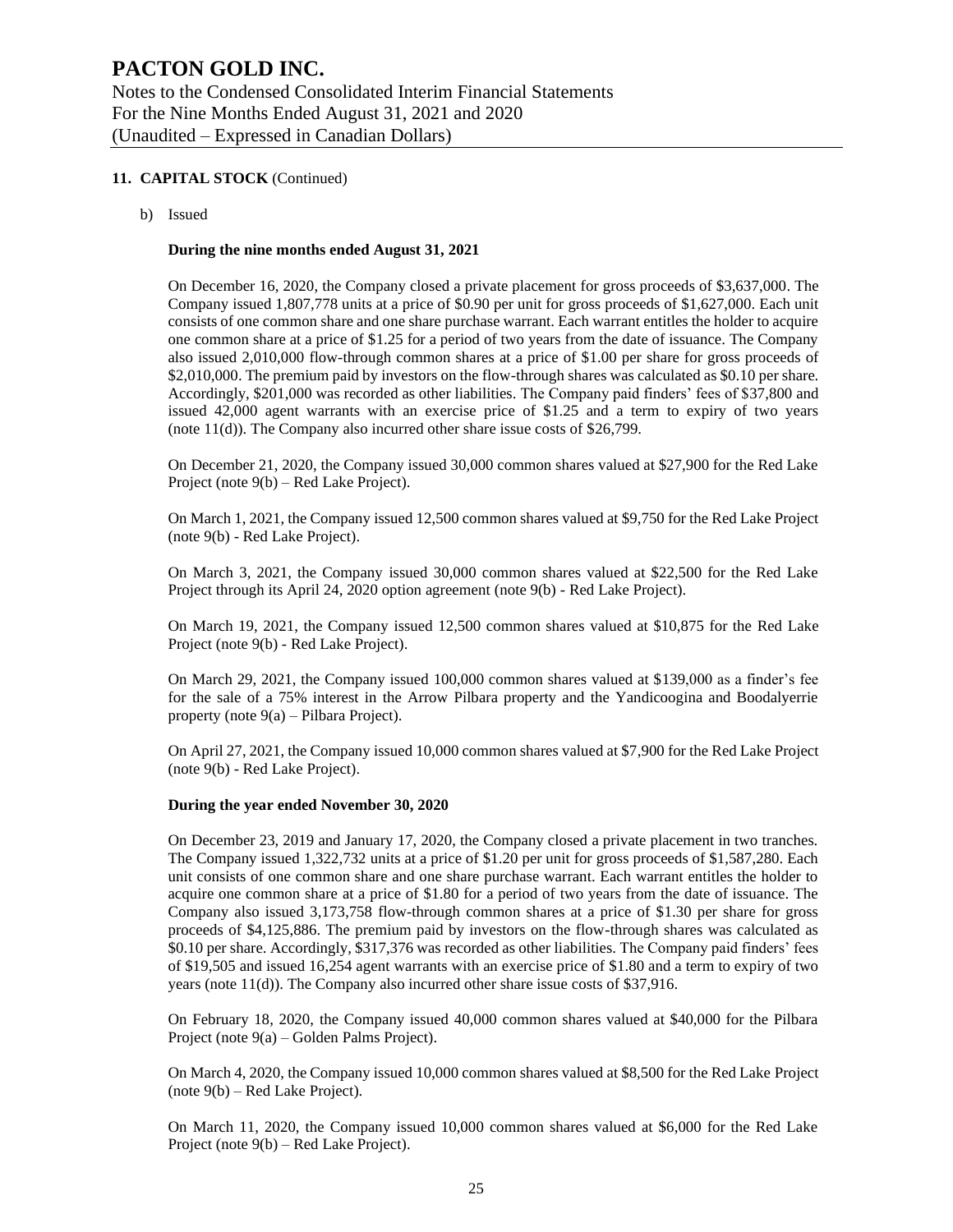#### **11. CAPITAL STOCK** (Continued)

b) Issued (continued)

#### **During the year ended November 30, 2020 (continued)**

On April 20, 2020, the Company issued 950,000 common shares valued at \$712,500 for the Red Lake – Sidace property (note 9(b)). The Company also issued 50,000 common shares valued at \$37,500 as a finder's fee on the transaction.

On April 30, 2020, the Company issued 25,000 common shares valued at \$20,000 for the Red Lake Project (note 9(b) – Red Lake Project).

On April 30, 2020, the Company issued 10,000 common shares valued at \$8,000 for the Red Lake Project (note 9(b) – Red Lake Project).

On May 5, 2020, the Company issued 15,000 common shares valued at \$11,250 for the Red Lake Project (note 9(b) – Red Lake Project).

On June 24, 2020 and July 9, 2020, the Company closed a private placement in two tranches. The Company issued 2,773,000 common shares at a price of \$0.70 per share and 2,856,226 common shares at a price of \$0.70 per share for gross proceeds of \$3,940,458. The Company also issued 1,300,000 flowthrough common shares at a price of \$0.77 per share and 2,122,000 flow-through common shares at a price of \$0.79 for gross proceeds of \$2,677,380. The premium paid by investors on the \$0.77 flow-through common shares was calculated as \$0.07 per share and the premium paid by investors on the \$0.79 flowthrough shares was calculated as \$0.09 per share. Accordingly, \$91,000 and \$190,980, respectively, were recorded as other liabilities. The Company paid finders' fees of \$68,550 and issued 97,928 agent warrants, which have an exercise price of  $$1.00$  and a term to expiry of one year (note  $11(d)$ ). The Company also incurred other share issue costs of \$35,339.

On October 5, 2020, the Company issued 500,000 common shares valued at \$800,000 for the Red Lake – Sidace property (note 9(b)).

On November 11, 2020, the Company issued 15,000 common shares valued at \$14,850 for the Red Lake Project (note 9(b) – Red Lake Project).

On November 11, 2020, the Company issued 7,500 common shares valued at \$7,425 for the Red Lake Project (note 9(b) – Red Lake Project).

The Company received \$33,915 on the exercise of 25,500 stock options. The Company transferred \$24,601, the value of the stock options, from the share-based payment reserve to capital stock upon exercise of the options. The weighted average share price was \$1.58 when the stock options were exercised.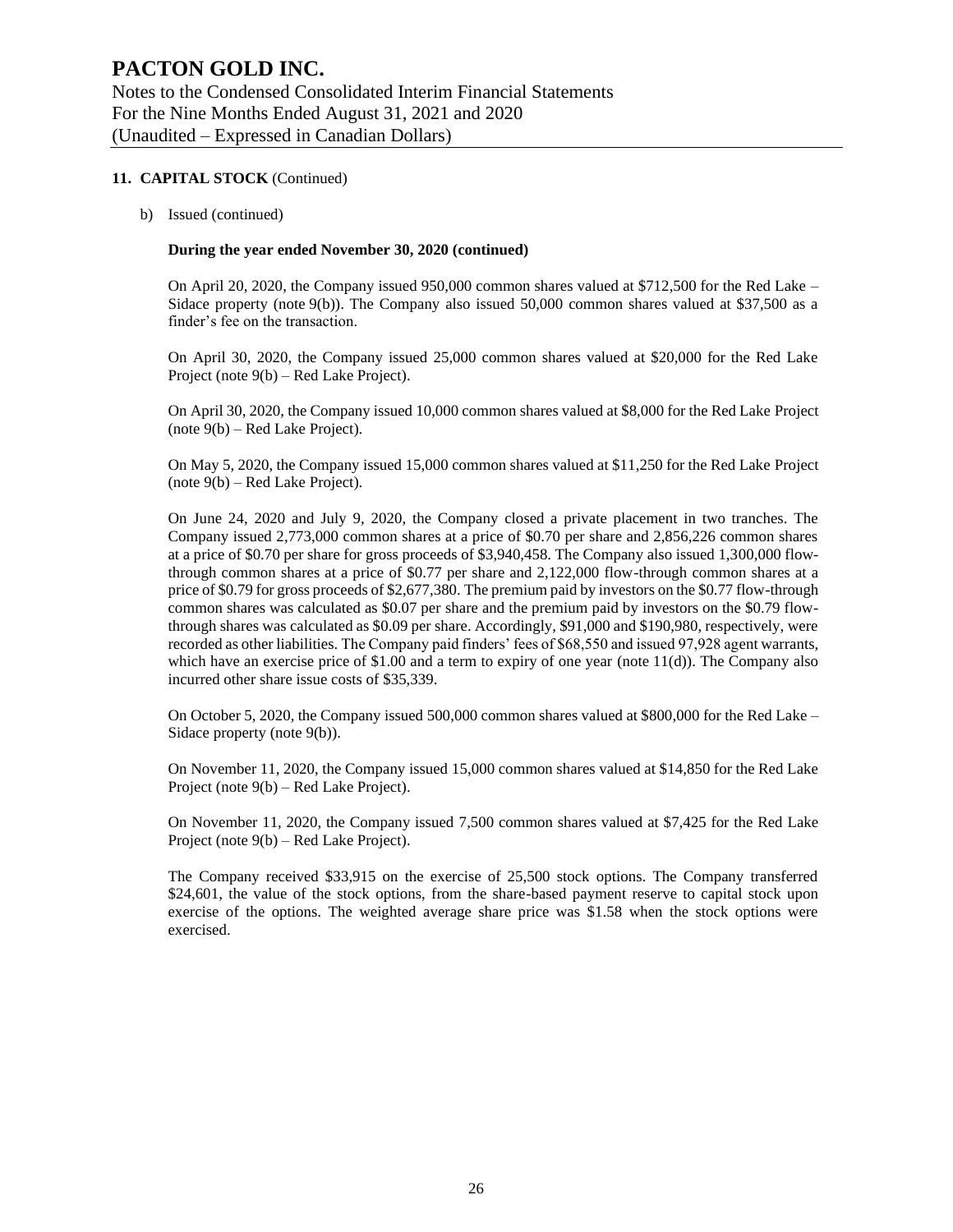#### **11. CAPITAL STOCK** (Continued)

#### c) Warrants

Warrant transactions and the number of warrants outstanding are summarized as follows:

|                                  | <b>Nine Months Ended</b><br><b>August 31, 2021</b> |                       | <b>Year Ended</b><br><b>November 30, 2020</b> |                       |
|----------------------------------|----------------------------------------------------|-----------------------|-----------------------------------------------|-----------------------|
|                                  | Number of                                          | Weighted<br>Average   | Number of                                     | Weighted<br>Average   |
|                                  | Warrants                                           | <b>Exercise Price</b> | Warrants                                      | <b>Exercise Price</b> |
| Outstanding, beginning of period | 3,816,487                                          | \$2.91                | 2,514,588                                     | \$3.60                |
| <b>Issued</b>                    | 1,807,778                                          | \$1.25                | 1,322,732                                     | \$1.80                |
| Expired                          | (2,493,755)                                        | \$3.50                | (20, 833)                                     | \$9.70                |
| Outstanding, end of period       | 3,130,510                                          | \$1.48                | 3,816,487                                     | \$2.91                |

The following warrants were outstanding and exercisable:

| Expiry Date       | Weighted Average<br><b>Remaining Contractual</b><br>Life in Years | <b>Exercise Price</b> | <b>August 31, 2021</b> |
|-------------------|-------------------------------------------------------------------|-----------------------|------------------------|
| December 23, 2021 | 0.31                                                              | \$1.80                | 654,066                |
| January 17, 2022  | 0.38                                                              | \$1.80                | 668,666                |
| December 16, 2022 | 1.29                                                              | \$1.25                | 1,807,778              |
|                   | 0.89                                                              |                       | 3,130,510              |

During the nine months ended August 31, 2021, the Company transferred \$583,761 (year ended November 30, 2020 - \$72,034) from the share-based payments reserve to deficit from the expiry of 2,493,755 (year ended November 30, 2020 - 20,833) warrants.

#### d) Agent warrants

Agent warrant transactions and the number of agent warrants outstanding are summarized as follows:

|                                  |                       | <b>Nine Months Ended</b><br><b>August 31, 2021</b> |                       | <b>Year Ended</b><br><b>November 30, 2020</b> |  |
|----------------------------------|-----------------------|----------------------------------------------------|-----------------------|-----------------------------------------------|--|
|                                  | Number of<br>Warrants | Weighted<br>Average<br><b>Exercise Price</b>       | Number of<br>Warrants | Weighted<br>Average<br><b>Exercise Price</b>  |  |
| Outstanding, beginning of period | 279,526               | \$2.38                                             | 212,594               | \$3.00                                        |  |
| Issued                           | 42,000                | \$1.25                                             | 114,182               | \$1.11                                        |  |
| Expired                          | (263, 272)            | \$2.41                                             | (47,250)              | \$2.00                                        |  |
| Outstanding, end of period       | 58,254                | \$1.40                                             | 279,526               | \$2.38                                        |  |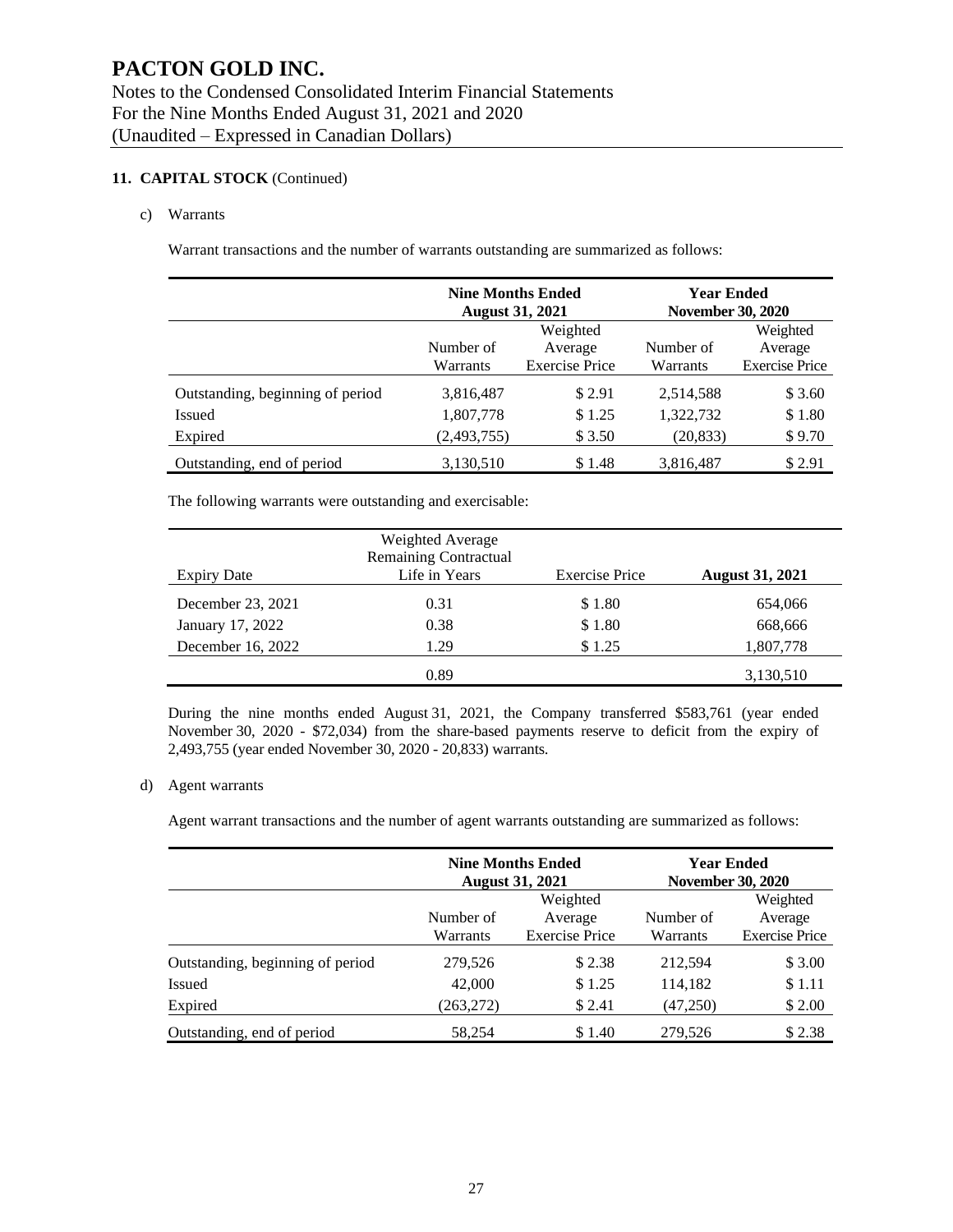#### **11. CAPITAL STOCK** (Continued)

#### d) Agent warrants (continued)

The following agent warrants were outstanding and exercisable:

| <b>Expiry Date</b> | Weighted Average<br><b>Remaining Contractual</b><br>Life in Years | <b>Exercise Price</b> | <b>August 31, 2021</b> |
|--------------------|-------------------------------------------------------------------|-----------------------|------------------------|
| December 23, 2021  | 0.31                                                              | \$1.80                | 15,654                 |
| January 17, 2022   | 0.38                                                              | \$1.80                | 600                    |
| December 16, 2022  | 1.29                                                              | \$1.80                | 42,000                 |
|                    | 1.02                                                              |                       | 58.254                 |

The Company applies the fair value method using the Black-Scholes option pricing model in accounting for its agent warrants granted. During the nine months ended August 31, 2021, 42,000 (year ended November 30, 2020 - 114,182) agent warrants were issued with a fair value of \$16,707 (year ended November 30, 2020 - \$82,386).

The fair value of each agent warrant issued was calculated using the following weighted average assumptions:

|                                        | <b>Nine Months Ended</b><br><b>August 31, 2021</b> | <b>Year Ended</b><br><b>November 30, 2020</b> |
|----------------------------------------|----------------------------------------------------|-----------------------------------------------|
| Expected life (years)                  | 2.00                                               | 1.14                                          |
| Risk-free interest rate                | 0.25%                                              | 0.48%                                         |
| Annualized volatility                  | 101%                                               | 123%                                          |
| Dividend yield                         | N/A                                                | N/A                                           |
| Stock price at issue date              | \$0.89                                             | \$0.77                                        |
| Exercise price                         | \$1.25                                             | \$1.11                                        |
| Weighted average issue date fair value | \$ 0.40                                            | \$0.72                                        |

Option pricing models require the input of highly subjective assumptions regarding volatility. The Company has used historical volatility to estimate the volatility of the share price.

During the nine months ended August 31, 2021, the Company transferred \$456,957 (year ended November 30, 2020 - \$25,567) from the share-based payments reserve to deficit from the expiry of 263,272 (year ended November 30, 2020 - 47,250) agent warrants.

#### e) Stock options

The Company has a stock option plan to grant incentive stock options to directors, officers, employees and consultants. Under the plan, the aggregate number of common shares that may be subject to option at any one time may not exceed 10% of the issued common shares of the Company as of that date, including options granted prior to the adoption of the plan. Options granted may not exceed a term of 10 years, and the term will be reduced to one year following the date of death of the optionee. All options vest when granted unless otherwise specified by the Board of Directors.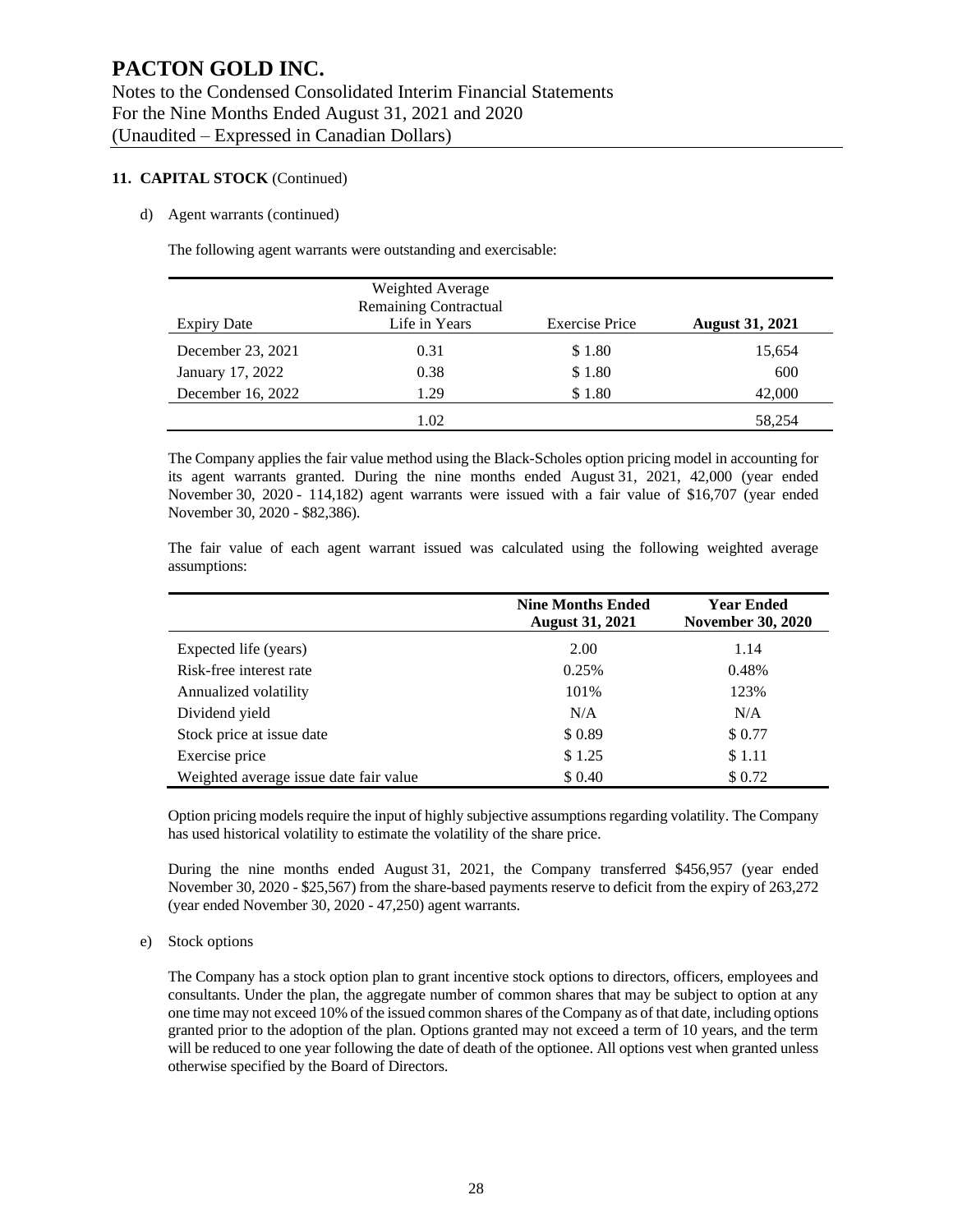#### **11. CAPITAL STOCK** (Continued)

#### e) Stock options (continued)

Stock option transactions and the number of stock options outstanding are summarized as follows:

|                                  | <b>Nine Months Ended</b> |           | <b>Year Ended</b>        |          |  |
|----------------------------------|--------------------------|-----------|--------------------------|----------|--|
|                                  | <b>August 31, 2021</b>   |           | <b>November 30, 2020</b> |          |  |
|                                  |                          | Weighted  |                          | Weighted |  |
|                                  |                          |           | Average                  |          |  |
|                                  | Number of                | Number of | Exercise                 |          |  |
|                                  | Options                  | Options   | Price                    |          |  |
| Outstanding, beginning of period | 3,259,500                | \$1.86    | 1,545,000                | \$2.46   |  |
|                                  |                          |           |                          |          |  |
| Granted                          |                          |           | 1,750,000                | \$1.33   |  |
| Exercised                        |                          |           | (25,500)                 | \$1.33   |  |
| Expired                          | (490.000)                | \$4.23    | (10,000)                 | \$2.20   |  |
| Outstanding, end of period       | 2,769,500                | \$1.44    | 3,259,500                | \$1.86   |  |

The following stock options were outstanding and exercisable at August 31, 2021:

| <b>Expiry Date</b> | Weighted Average<br>Remaining<br>Contractual Life<br>in Years | <b>Exercise Price</b> | Outstanding | Exercisable |
|--------------------|---------------------------------------------------------------|-----------------------|-------------|-------------|
| July 5, 2022       | 0.84                                                          | \$1.60                | 685,000     | 685,000     |
| August 12, 2022    | 0.95                                                          | \$1.70                | 175,000     | 175,000     |
| August 16, 2022    | 0.96                                                          | \$1.70                | 155,000     | 155,000     |
| October 1, 2022    | 1.08                                                          | \$1.60                | 30,000      | 30,000      |
| July 24, 2023      | 1.90                                                          | \$1.33                | 1,724,500   | 1,724,500   |
|                    | 1.51                                                          |                       | 2,769,500   | 2,769,500   |

The Company applies the fair value method using the Black-Scholes option pricing model in accounting for its stock options granted. Accordingly, there were no share-based payments recognized during the nine months ended August 31, 2021 (year ended November 30, 2020 - \$1,688,352).

The fair value of each stock option granted was calculated using the following weighted average assumptions:

|                                        | <b>Nine Months Ended</b><br><b>August 31, 2021</b> | <b>Year Ended</b><br><b>November 30, 2020</b> |  |  |
|----------------------------------------|----------------------------------------------------|-----------------------------------------------|--|--|
| Expected life (years)                  | N/A                                                | 3.00                                          |  |  |
| Risk-free interest rate                | N/A                                                | 0.28%                                         |  |  |
| Annualized volatility                  | N/A                                                | 126%                                          |  |  |
| Dividend yield                         | N/A                                                | N/A                                           |  |  |
| Stock price at grant date              | N/A                                                | \$1.33                                        |  |  |
| Exercise price                         | N/A                                                | \$1.33                                        |  |  |
| Weighted average grant date fair value | N/A                                                | \$0.96                                        |  |  |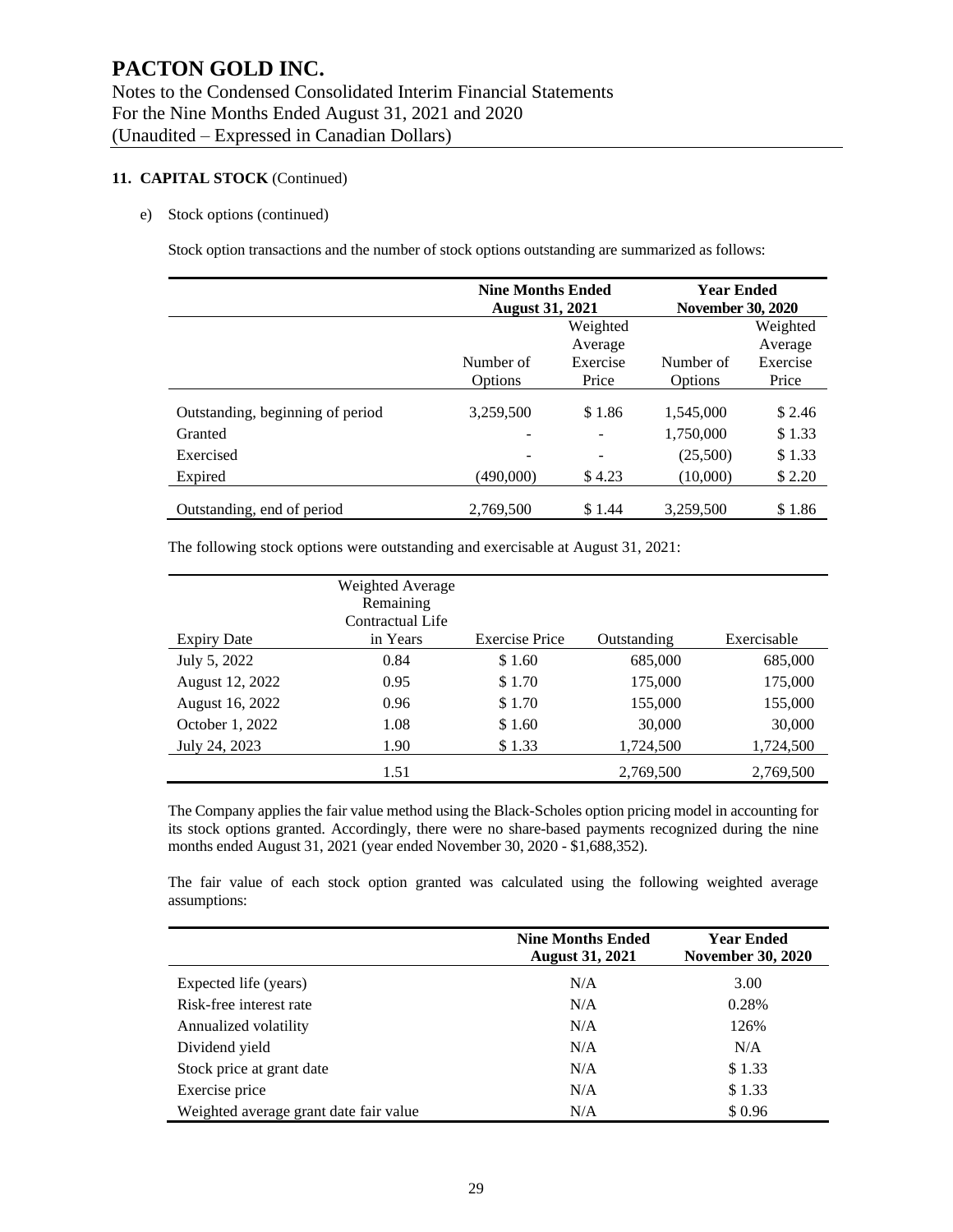#### **11. CAPITAL STOCK** (Continued)

e) Stock options (continued)

Option pricing models require the input of highly subjective assumptions regarding volatility. The Company has used historical volatility to estimate the volatility of the share price.

During the nine months ended August 31, 2021, the Company transferred \$1,838,451 (year ended November 30, 2020 - \$18,807) from the share-based payments reserve to deficit from the expiry of 490,000 (year ended November 30, 2020 - 10,000) stock options.

#### **12. RELATED PARTY TRANSACTIONS**

These amounts of key management compensation are included in the amounts shown on the condensed consolidated interim statements of comprehensive loss:

|                          | <b>Nine Months Ended</b><br><b>August 31, 2021</b> |         |  | <b>Nine Months Ended</b><br><b>August 31, 2020</b> |
|--------------------------|----------------------------------------------------|---------|--|----------------------------------------------------|
| Short-term compensation  |                                                    | 733.500 |  | 457,500                                            |
| Share-based compensation |                                                    |         |  | 482,388                                            |
|                          |                                                    | 733.500 |  | 939,888                                            |

During the nine months ended August 31, 2021, short-term compensation to related parties consisted of \$180,000 (2020 - \$nil) in consulting fees, \$67,500 (2020 - \$67,500) in management fees, \$81,000 (2020 - \$80,000) in professional fees and \$405,000 (2020 - \$310,000) in geological fees included in exploration and evaluation assets.

Transactions with related parties are included in the amounts shown on the condensed consolidated interim statements of comprehensive loss as follows:

|                                                    |   | <b>Nine Months Ended</b><br><b>August 31, 2021</b> |    | <b>Nine Months Ended</b><br><b>August 31, 2020</b> |
|----------------------------------------------------|---|----------------------------------------------------|----|----------------------------------------------------|
| Related company with a common officer (rent)       | S | 72,000                                             | S  | 54,000                                             |
| Related company controlled by officer and director |   |                                                    |    |                                                    |
| (consulting fees and office and miscellaneous)     |   | 130,500                                            | \$ |                                                    |
| Related company controlled by officer and director |   |                                                    |    |                                                    |
| (geological fees included in exploration and       |   |                                                    |    |                                                    |
| evaluation assets)                                 |   |                                                    |    | 60,000                                             |

As at August 31, 2021, the Company has outstanding amounts payable to officers and directors of the Company of \$4,170 (November 30, 2020 - \$75,382) for outstanding fees and expenses and \$1,067 (November 30, 2020 - \$1,102) receivable from a company with a common officer for shared expenses. The amounts payable are non-interest-bearing, uncollateralized and repayable on demand.

As at August 31, 2021, the Company has prepaid expenses with a related company with a common officer of \$8,400 (November 30, 2020 - \$nil) for prepaid rent.